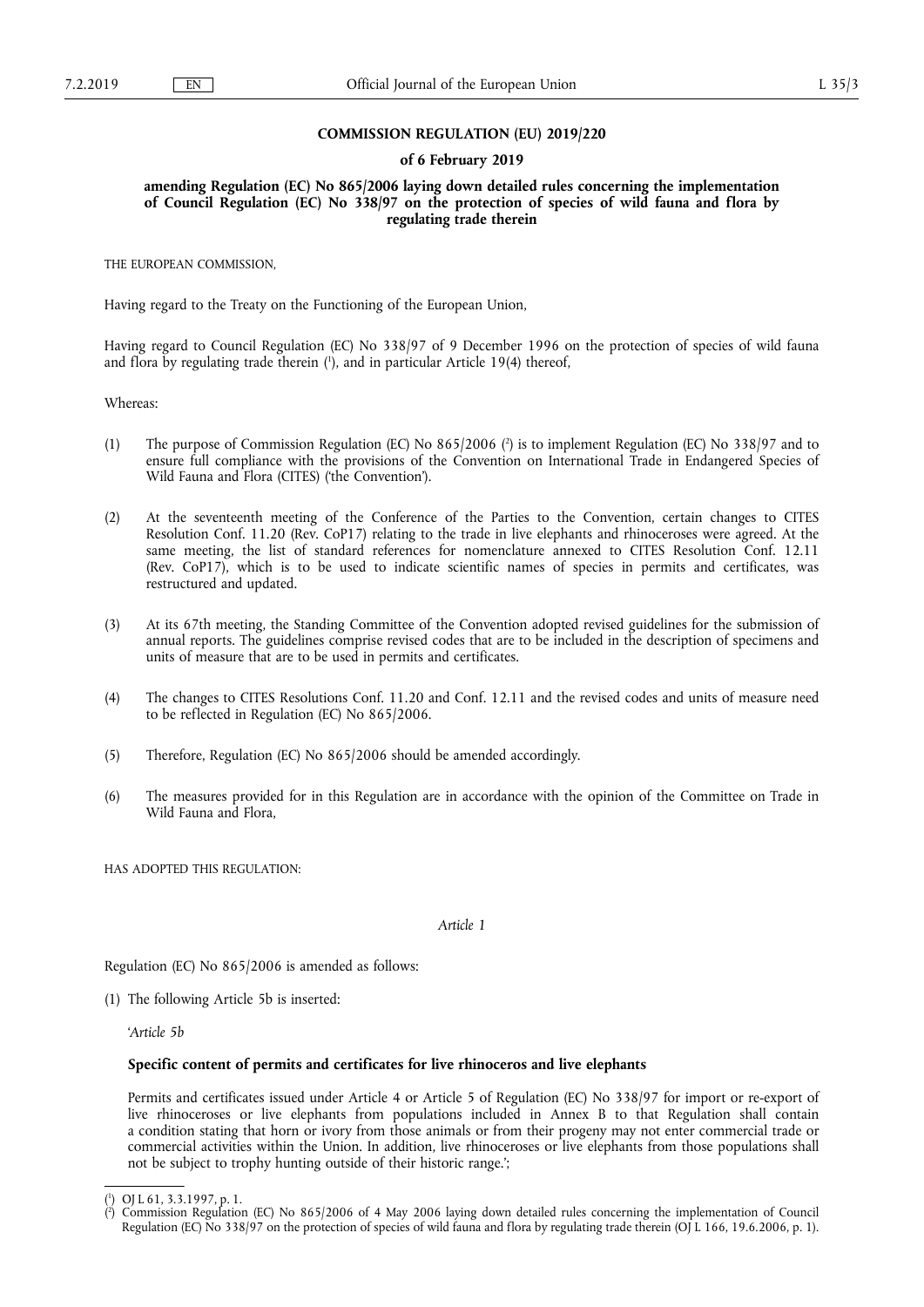(2) Annexes VII and VIII are replaced by the text in the Annex to this Regulation.

*Article 2* 

This Regulation shall enter into force on the twentieth day following that of its publication in the *Official Journal of the European Union*.

This Regulation shall be binding in its entirety and directly applicable in all Member States.

Done at Brussels, 6 February 2019.

*For the Commission The President*  Jean-Claude JUNCKER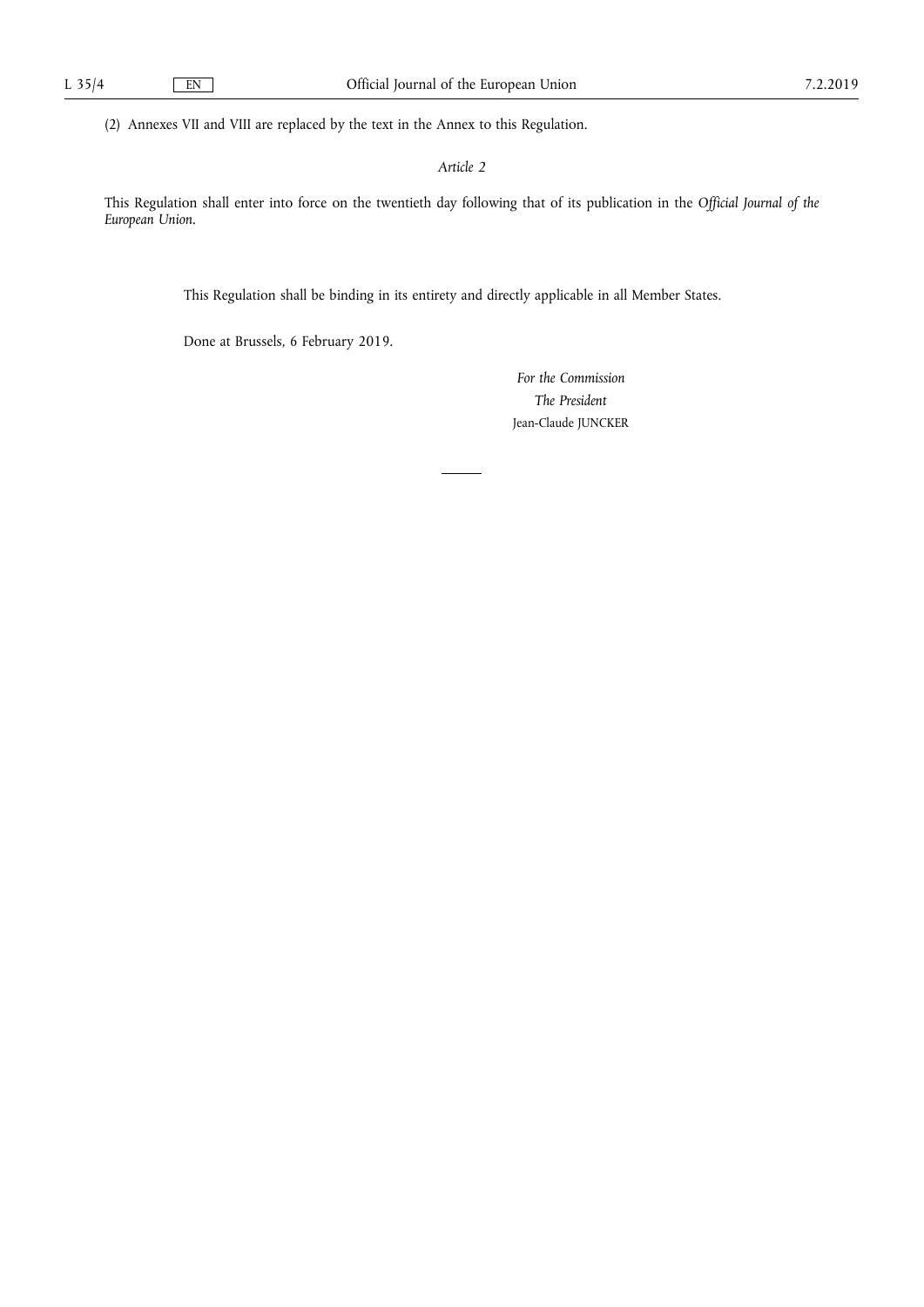## *ANNEX*

### '*ANNEX VII*

Codes to be included in the description of specimens and units of measure to be used in permits and certificates pursuant to Article 5(1) and (2):

| Description       | Trade term<br>code | Preferred<br>unit | Alternative<br>unit | Explanation                                                                                                                                                                                                                                                                                                                                                                                                                         |
|-------------------|--------------------|-------------------|---------------------|-------------------------------------------------------------------------------------------------------------------------------------------------------------------------------------------------------------------------------------------------------------------------------------------------------------------------------------------------------------------------------------------------------------------------------------|
| baleen            | BAL                | kg                | no.                 | whalebone                                                                                                                                                                                                                                                                                                                                                                                                                           |
| bark              | <b>BAR</b>         | kg                |                     | tree bark (raw, dried or powdered; unprocessed)                                                                                                                                                                                                                                                                                                                                                                                     |
| body              | <b>BOD</b>         | no.               | kg                  | substantially whole dead animals, including fresh or pro-<br>cessed fish, stuffed turtles, preserved butterflies, reptiles in<br>alcohol, whole stuffed hunting trophies, etc.                                                                                                                                                                                                                                                      |
| bone              | <b>BON</b>         | kg                | no.                 | bones, including jaws                                                                                                                                                                                                                                                                                                                                                                                                               |
| calipee           | <b>CAL</b>         | kg                |                     | calipee or calipash (turtle cartilage for soup)                                                                                                                                                                                                                                                                                                                                                                                     |
| carapace          | <b>CAP</b>         | no.               | kg                  | raw or unworked whole shells of Testudines species                                                                                                                                                                                                                                                                                                                                                                                  |
| carving           | <b>CAR</b>         | kg                | no.                 | carved products other than ivory, bone or horn $-$ for<br>example coral and wood (including handicrafts).<br>N.B: Ivory carvings should be specified as such (see<br>below - 'IVC'). Also, for species from which more than one<br>type of product may be carved (e.g. horn and bone), the<br>trade term code should indicate the type of product in<br>trade (e.g. bone carving 'BOC' or horn carving - 'HOC'),<br>where possible. |
| $carving - bone$  | <b>BOC</b>         | kg                | no.                 | bone carving                                                                                                                                                                                                                                                                                                                                                                                                                        |
| $carving - horn$  | <b>HOC</b>         | kg                | no.                 | horn carving                                                                                                                                                                                                                                                                                                                                                                                                                        |
| $carving - ivory$ | <b>IVC</b>         | kg                | no.                 | ivory carvings, including e.g. smaller worked pieces of iv-<br>ory (knife handles, chess sets, mahjong sets etc.). NB:<br>Whole carved tusk should be reported as tusks (see 'TUS'<br>below). Jewellery made from carved ivory should be re-<br>ported as 'jewellery — ivory' (see IJW below).                                                                                                                                      |
| caviar            | <b>CAV</b>         | kg                |                     | unfertilized dead processed eggs from all species of Aci-<br>penseriformes; also known as roe                                                                                                                                                                                                                                                                                                                                       |
| chips             | <b>CHP</b>         | kg                |                     | chips of timber, especially Aquilaria spp., Gyrinops spp. and<br>Pterocarpus santalinus                                                                                                                                                                                                                                                                                                                                             |
| claw              | <b>CLA</b>         | no.               | kg                  | claws $-$ e.g. of Felidae, Ursidae or Crocodylia (NB: 'turtle<br>claws' are usually scales and not real claws)                                                                                                                                                                                                                                                                                                                      |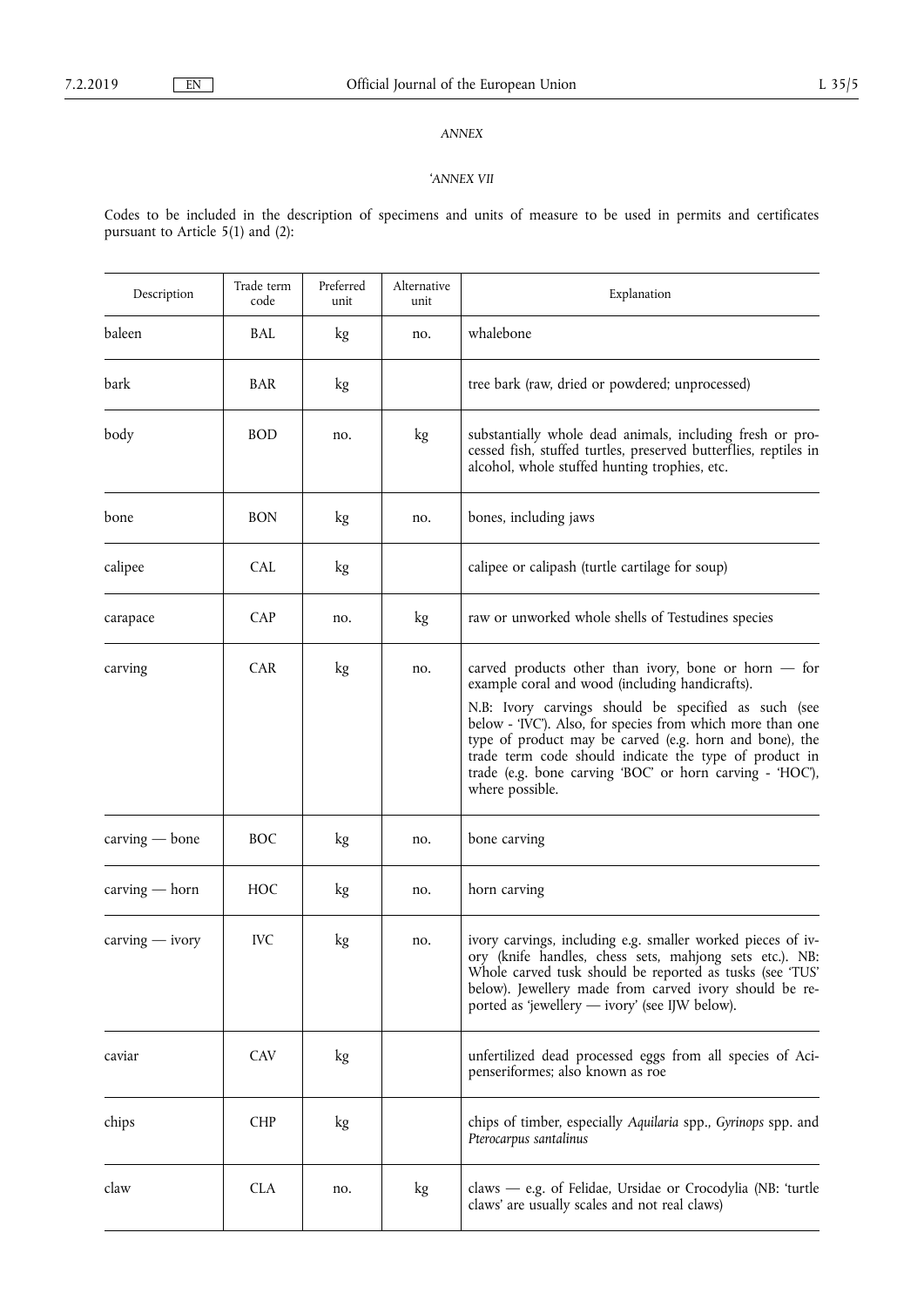| Description | Trade term<br>code | Preferred<br>unit      | Alternative<br>unit | Explanation                                                                                                                                                                                                                                                                                                                                                                                                                                                                                                                              |
|-------------|--------------------|------------------------|---------------------|------------------------------------------------------------------------------------------------------------------------------------------------------------------------------------------------------------------------------------------------------------------------------------------------------------------------------------------------------------------------------------------------------------------------------------------------------------------------------------------------------------------------------------------|
| cloth       | <b>CLO</b>         | m <sup>2</sup>         | kg                  | $\text{cloth}$ - if the cloth is not made entirely from the hair of<br>a CITES species, the weight of hair of the species con-<br>cerned should instead, if possible, be recorded under 'HAI'                                                                                                                                                                                                                                                                                                                                            |
| coral (raw) | <b>COR</b>         | no.                    | kg                  | raw or unworked coral and coral rock (also live rock and<br>substrate) [as defined in Resolution Conf. 11.10 (Rev.<br>CoP15)]. Coral rock should be recorded as 'Scleractinia spp.'<br>NB: the trade should be recorded by number of pieces only<br>if the coral specimens are transported in water.<br>Live rock (transported moist in boxes) should be reported<br>in kg; coral substrate should be reported as number of<br>pieces (since these are transported in water as the substrate<br>to which non-CITES corals are attached). |
| cosmetics   | $\cos$             | g                      | ml                  | cosmetics which include extracts of CITES- listed species.<br>The quantity should reflect the amount of CITES-listed spe-<br>cies present.                                                                                                                                                                                                                                                                                                                                                                                               |
| culture     | <b>CUL</b>         | no. of<br>flasks, etc. |                     | cultures of artificially propagated plants                                                                                                                                                                                                                                                                                                                                                                                                                                                                                               |
| derivatives | <b>DER</b>         | kg/l                   |                     | derivatives (other than those included elsewhere in this ta-<br>ble)                                                                                                                                                                                                                                                                                                                                                                                                                                                                     |
| dried plant | <b>DPL</b>         | no.                    |                     | $d$ ried plants — e.g. herbarium specimens                                                                                                                                                                                                                                                                                                                                                                                                                                                                                               |
| ear         | EAR                | no.                    |                     | $\text{ears}$ — usually elephant                                                                                                                                                                                                                                                                                                                                                                                                                                                                                                         |
| egg         | EGG                | no.                    | kg                  | whole dead or blown eggs (see also 'caviar')                                                                                                                                                                                                                                                                                                                                                                                                                                                                                             |
| egg (live)  | EGL                | no.                    | kg                  | live fertilized eggs - usually birds and reptiles but includes<br>fish and invertebrates                                                                                                                                                                                                                                                                                                                                                                                                                                                 |
| eggshell    | ESH                | g/kg                   |                     | raw or unworked eggshell except whole eggs                                                                                                                                                                                                                                                                                                                                                                                                                                                                                               |
| extract     | EXT                | kg                     | 1                   | extract - usually plant extracts                                                                                                                                                                                                                                                                                                                                                                                                                                                                                                         |
| feather     | FEA                | kg/no. of<br>wings     | no.                 | feathers — in the case of objects (e.g. pictures) made of<br>feathers, record the number of objects                                                                                                                                                                                                                                                                                                                                                                                                                                      |
| fibre       | <b>FIB</b>         | kg                     | m                   | $fibres - e.g.$ plant fibre but includes strings of tennis rack-<br>ets                                                                                                                                                                                                                                                                                                                                                                                                                                                                  |
| fin         | <b>FIN</b>         | kg                     |                     | fresh, frozen or dried fins and parts of fins (including flip-<br>pers)                                                                                                                                                                                                                                                                                                                                                                                                                                                                  |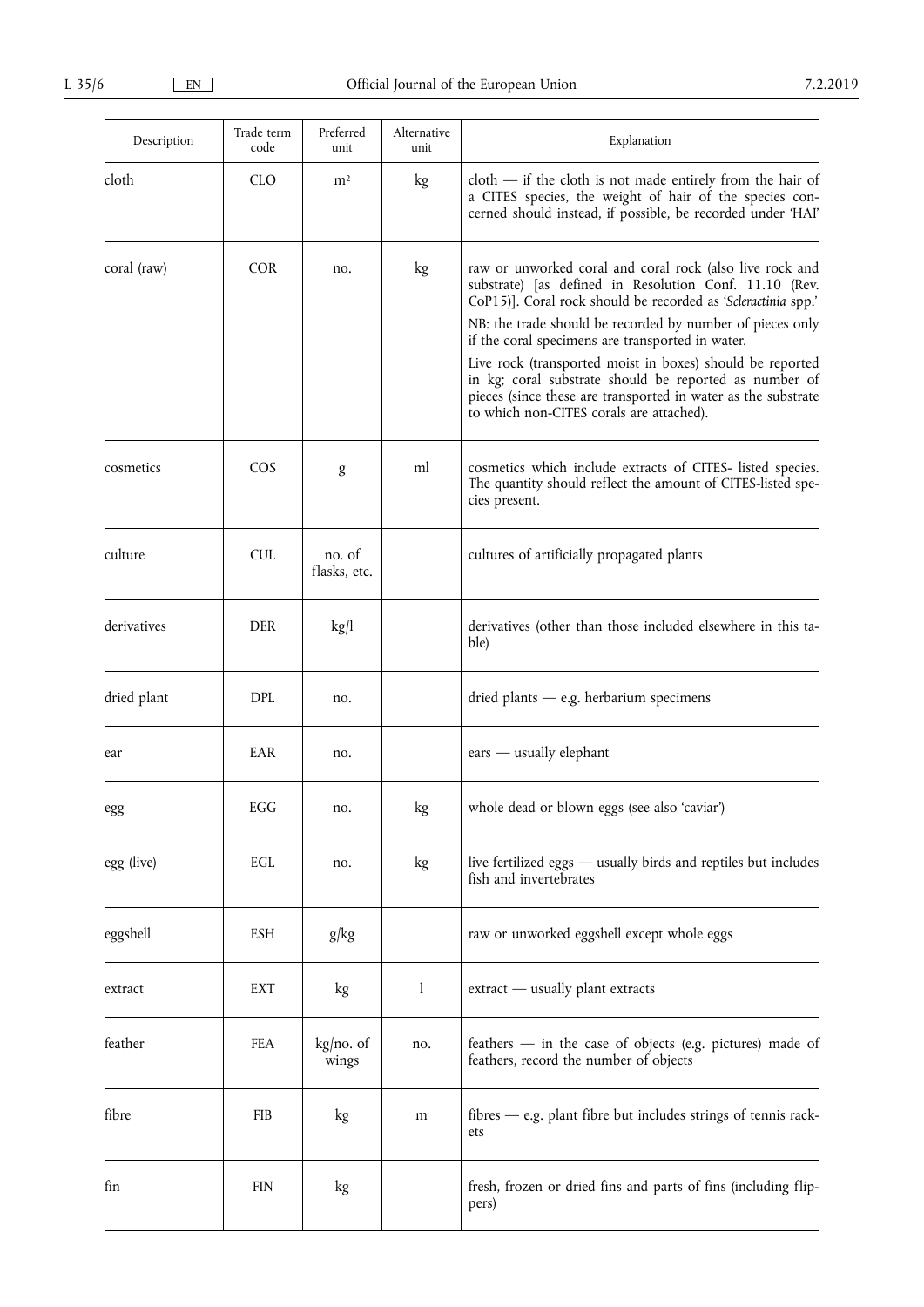| Description                | Trade term<br>code | Preferred<br>unit | Alternative<br>unit | Explanation                                                                                                                                                                            |
|----------------------------|--------------------|-------------------|---------------------|----------------------------------------------------------------------------------------------------------------------------------------------------------------------------------------|
| fingerlings                | <b>FIG</b>         | kg                | no.                 | juvenile fish of one or two years of age for the aquarium<br>trade, hatcheries or for release operations                                                                               |
| flower                     | <b>FLO</b>         | kg                |                     | flowers                                                                                                                                                                                |
| flower pot                 | <b>FPT</b>         | no.               |                     | flower pots made from parts of a plant $-$ e.g. treefern fi-<br>bres (NB: live plants traded in so-called 'community pots'<br>should be recorded as 'live plants', not as flower pots) |
| frog legs                  | <b>LEG</b>         | kg                |                     | frog legs                                                                                                                                                                              |
| fruit                      | <b>FRU</b>         | kg                |                     | fruit                                                                                                                                                                                  |
| foot                       | <b>FOO</b>         | no.               |                     | $feet - e.g.$ of elephant, rhinoceros, hippopotamus, lion,<br>crocodile, etc.                                                                                                          |
| fur products<br>(large)    | <b>FPL</b>         | no.               |                     | large manufactured products of fur $-$ e.g. bear or lynx fur<br>blankets or other fur products of a substantial size.                                                                  |
| fur product (small)        | <b>FPS</b>         | no.               |                     | small manufactured products of fur- including handbags,<br>key fobs, purses, pillows, trim, etc.                                                                                       |
| gall                       | <b>GAL</b>         | kg                |                     | gall                                                                                                                                                                                   |
| gall bladder               | GAB                | no.               | kg                  | gall bladder                                                                                                                                                                           |
| garment                    | GAR                | no.               |                     | garments - including gloves and hats but not shoes. In-<br>cludes trimming or decoration on garments                                                                                   |
| genitalia                  | <b>GEN</b>         | kg                | no.                 | castrates and dried penes                                                                                                                                                              |
| gill plates                | <b>GIL</b>         | no.               |                     | gill plates (e.g. for sharks)                                                                                                                                                          |
| graft rootstock            | <b>GRS</b>         | no.               |                     | graft rootstocks (without the grafts)                                                                                                                                                  |
| hair                       | HAI                | kg                | g                   | hair — includes all animal hair, e.g. of elephant, yak, vi-<br>cuña, guanaco                                                                                                           |
| hair products              | HAP                | no.               | g                   | products made of hair (e.g. elephant hair bracelets)                                                                                                                                   |
| horn                       | <b>HOR</b>         | no.               | kg                  | horns - includes antlers                                                                                                                                                               |
| jewellery                  | JWL                | no.               | g                   | jewellery — including bracelets, necklaces, and other items<br>of jewellery from products other than ivory (e.g. wood,<br>coral, etc.)                                                 |
| jewellery — ivory          | <b>IJW</b>         | no.               | g                   | jewellery made of ivory                                                                                                                                                                |
| leather product<br>(large) | <b>LPL</b>         | no.               |                     | large manufactured products of leather $-$ e.g. briefcases,<br>furniture, suitcases, travel trunks                                                                                     |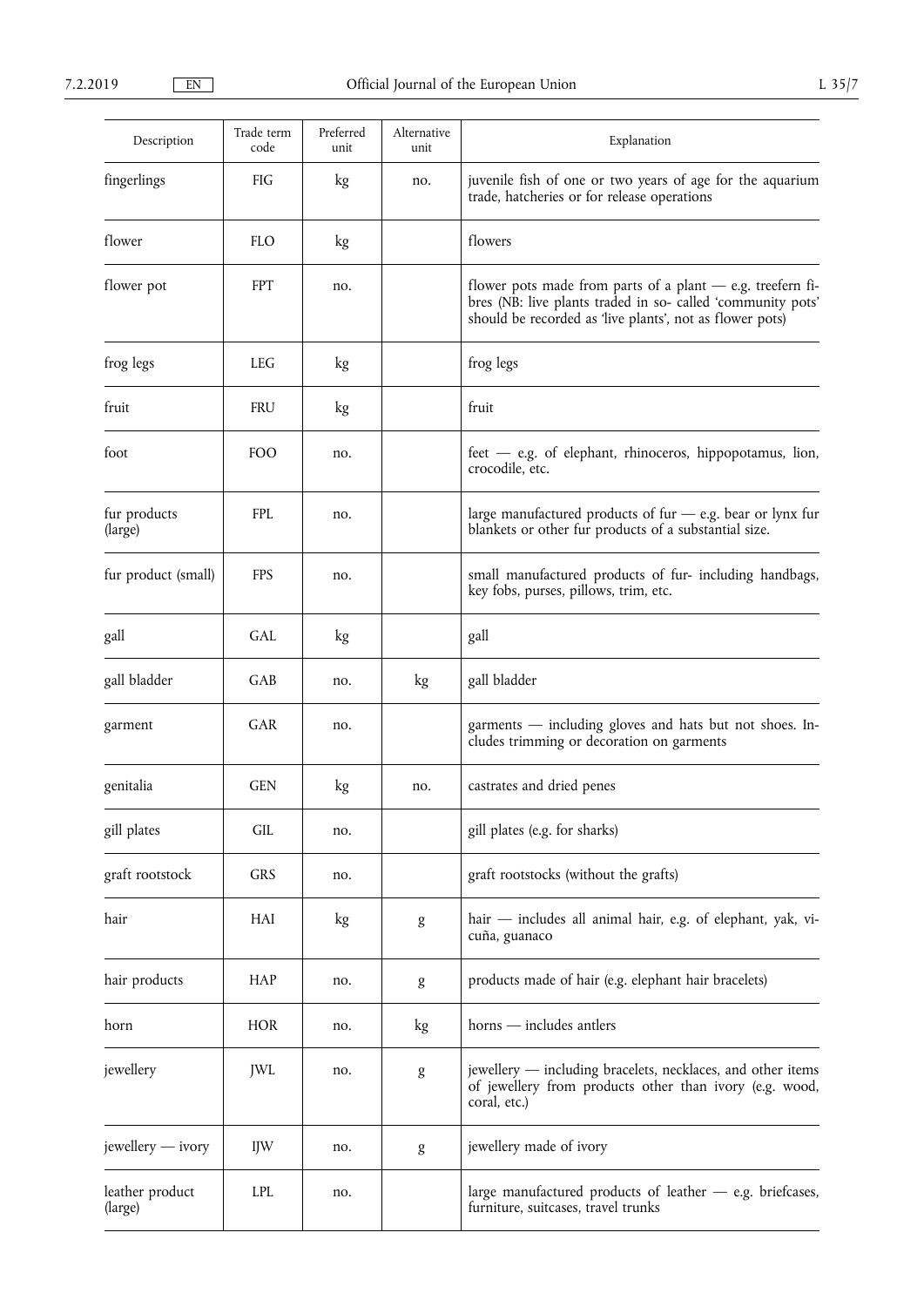| Description                | Trade term<br>code | Preferred<br>unit | Alternative<br>unit | Explanation                                                                                                                                                                                                                                                                                      |
|----------------------------|--------------------|-------------------|---------------------|--------------------------------------------------------------------------------------------------------------------------------------------------------------------------------------------------------------------------------------------------------------------------------------------------|
| leather product<br>(small) | <b>LPS</b>         | no.               |                     | small manufactured products of leather - e.g. belts,<br>braces, bicycle saddles, cheque book or credit card holders,<br>handbags, key fobs, notebooks, purses, shoes, tobacco<br>pouches, wallets, watch-straps and trim                                                                         |
| live                       | LIV                | no.               | kg                  | live animals and plants                                                                                                                                                                                                                                                                          |
| leaf                       | <b>LVS</b>         | kg                | no.                 | leaves                                                                                                                                                                                                                                                                                           |
| logs                       | <b>LOG</b>         | m <sup>3</sup>    |                     | all wood in the rough, whether or not stripped of bark or<br>sapwood, or roughly squared, for processing notably into<br>sawn wood, pulpwood or veneer sheets. NB: trade in logs<br>of special purpose timbers traded by weight (e.g. lignum vi-<br>tae, Guaiacum spp.) should be recorded in kg |
| meat                       | <b>MEA</b>         | kg                |                     | meat, including flesh of fish if not whole (see 'body'), fresh<br>or unprocessed meat as well as processed meat (e.g.<br>smoked, raw, dried, frozen or tinned)                                                                                                                                   |
| medicine                   | <b>MED</b>         | kg/l              |                     | medicine                                                                                                                                                                                                                                                                                         |
| musk                       | <b>MUS</b>         | g                 |                     | musk                                                                                                                                                                                                                                                                                             |
| oil                        | OIL                | kg                | $\mathbf{1}$        | oil - e.g. from turtles, seals, whales, fish, various plants                                                                                                                                                                                                                                     |
| pearl                      | PRL                | no.               |                     | pearl (e.g. for Strombus gigas)                                                                                                                                                                                                                                                                  |
| piano keys                 | <b>KEY</b>         | no.               |                     | ivory piano keys (e.g. one standard piano would be 52 iv-<br>ory piano keys)                                                                                                                                                                                                                     |
| $piece - bone$             | <b>BOP</b>         | kg                |                     | pieces of bone, not manufactured                                                                                                                                                                                                                                                                 |
| piece - horn               | <b>HOP</b>         | kg                |                     | pieces of horn, not manufactured - includes scrap                                                                                                                                                                                                                                                |
| $piece - ivory$            | <b>IVP</b>         | kg                |                     | ivory pieces, not manufactured - includes scrap                                                                                                                                                                                                                                                  |
| plate                      | <b>PLA</b>         | m <sup>2</sup>    |                     | plates of fur skins - includes rugs if made of several skins                                                                                                                                                                                                                                     |
| plywood                    | <b>PLY</b>         | m <sup>2</sup>    | m <sup>3</sup>      | material consisting of three or more sheets of wood glued<br>and pressed one on the other and generally disposed so<br>that the grains of successive layers are at an angle                                                                                                                      |
| powder                     | <b>POW</b>         | kg                |                     | powder                                                                                                                                                                                                                                                                                           |
| pupae                      | <b>PUP</b>         | no.               |                     | butterfly pupae                                                                                                                                                                                                                                                                                  |
| root                       | <b>ROO</b>         | no.               | kg                  | roots, bulbs, corms or tubers<br>NB: For the agarwood-producing taxa Aquilaria spp. and<br>Gyrinops spp., the preferred unit is 'kilograms'. The alterna-<br>tive unit is 'number'.                                                                                                              |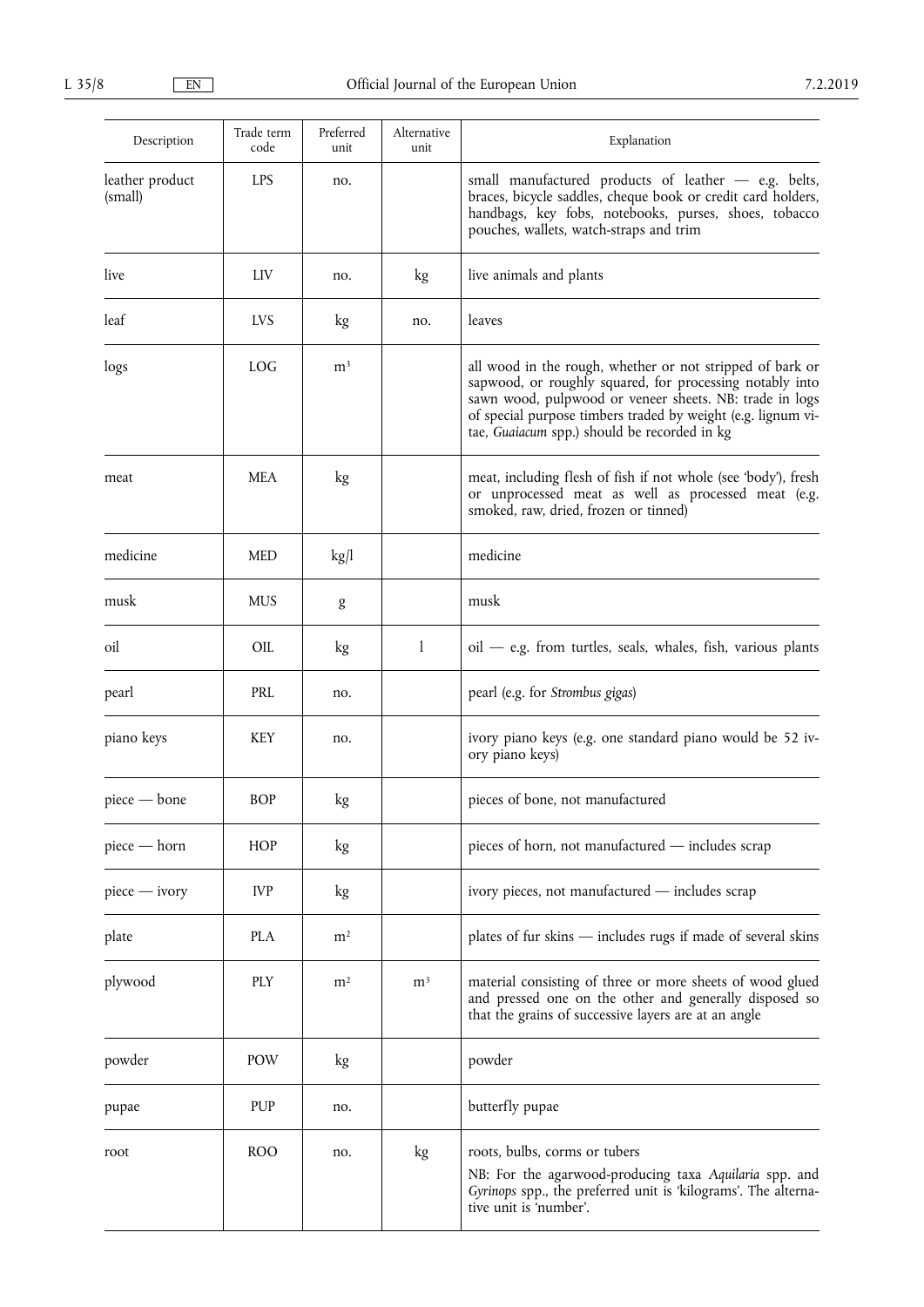| Description              | Trade term<br>code | Preferred<br>unit | Alternative<br>unit | Explanation                                                                                                                                                                                                                                             |
|--------------------------|--------------------|-------------------|---------------------|---------------------------------------------------------------------------------------------------------------------------------------------------------------------------------------------------------------------------------------------------------|
| rug                      | <b>RUG</b>         | no.               |                     | rugs                                                                                                                                                                                                                                                    |
| sawfish rostrum          | <b>ROS</b>         | no.               | kg                  | sawfish rostrum                                                                                                                                                                                                                                         |
| sawn wood                | <b>SAW</b>         | m <sup>3</sup>    |                     | wood simply sawn lengthwise or produced by a profile-<br>chipping process; normally exceeds 6mm in thickness. NB:<br>trade in sawn wood of special purpose timbers traded by<br>weight (e.g. lignum vitae, Guaiacum spp.) should be re-<br>corded in kg |
| scale                    | <b>SCA</b>         | kg                |                     | $scales - e.g.$ of turtle, other reptiles, fish, pangolin                                                                                                                                                                                               |
| seed                     | <b>SEE</b>         | kg                |                     | seeds                                                                                                                                                                                                                                                   |
| shell                    | <b>SHE</b>         | no.               | kg                  | raw or unworked shell of molluscs                                                                                                                                                                                                                       |
| side                     | <b>SID</b>         | no.               |                     | sides or flanks of skins; does not include crocodilian Tinga<br>frames (see under 'skin')                                                                                                                                                               |
| skeleton                 | <b>SKE</b>         | no.               |                     | substantially whole skeletons                                                                                                                                                                                                                           |
| skin                     | <b>SKI</b>         | no.               |                     | substantially whole skins, raw or tanned, including croco-<br>dilian Tinga frames, external body lining, with or without<br>scales                                                                                                                      |
| skin piece               | SKP                | kg                |                     | skin pieces - including scraps, raw or tanned                                                                                                                                                                                                           |
| skull                    | SKU                | no.               |                     | skulls                                                                                                                                                                                                                                                  |
| soup                     | SOU                | kg                | $\mathbf{1}$        | soup $-$ e.g. of turtle                                                                                                                                                                                                                                 |
| specimen<br>(scientific) | <b>SPE</b>         | kg/l/ml/no.       |                     | scientific specimens - includes blood, tissue (e.g. kidney,<br>spleen, etc.), histological preparations, preserved museum<br>specimens, etc.                                                                                                            |
| stem                     | <b>STE</b>         | no.               | kg                  | plant stems<br>NB: For the agarwood-producing taxa Aquilaria spp. and<br>Gyrinops spp., the preferred unit is 'kilograms'. The alterna-<br>tive unit is 'number'.                                                                                       |
| swim bladder             | SWI                | kg                |                     | hydrostatic organ, including isinglass/sturgeon glue                                                                                                                                                                                                    |
| tail                     | TAI                | no.               | kg                  | tails $-$ e.g. of caiman (for leather) or fox (for garment<br>trimming, collars, boas, etc.), also includes flukes of ceta-<br>ceans.                                                                                                                   |
| tooth                    | <b>TEE</b>         | no.               | kg                  | teeth - e.g. of whale, lion, hippopotamus, crocodile, etc.                                                                                                                                                                                              |
| timber                   | TIM                | m <sup>3</sup>    | kg                  | raw timber except saw-logs and sawn wood                                                                                                                                                                                                                |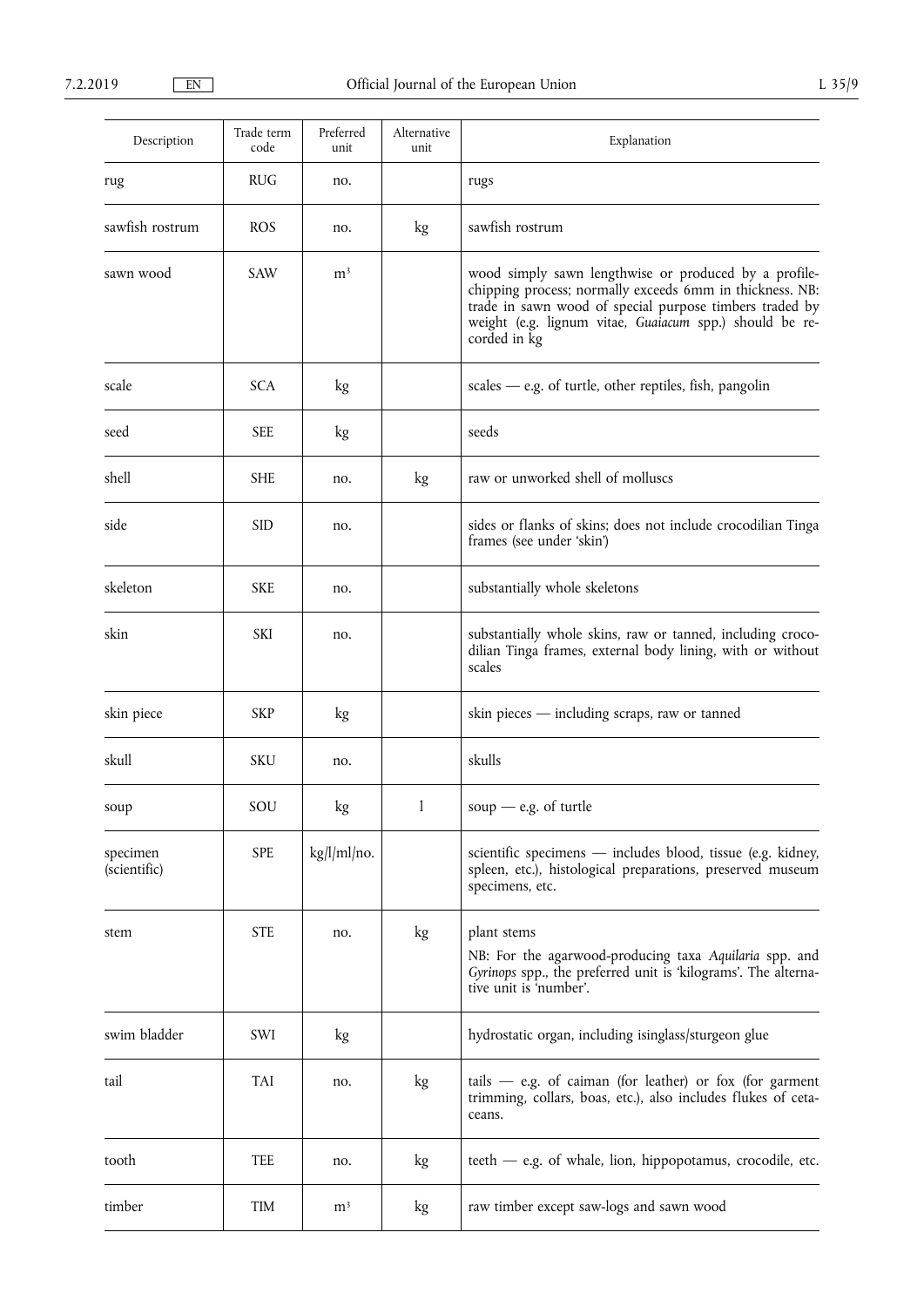| Description                                         | Trade term<br>code       | Preferred<br>unit                | Alternative<br>unit | Explanation                                                                                                                                                                                                                                                                                                                                                                                                                                                                                                                                                                                                                                                                                                  |
|-----------------------------------------------------|--------------------------|----------------------------------|---------------------|--------------------------------------------------------------------------------------------------------------------------------------------------------------------------------------------------------------------------------------------------------------------------------------------------------------------------------------------------------------------------------------------------------------------------------------------------------------------------------------------------------------------------------------------------------------------------------------------------------------------------------------------------------------------------------------------------------------|
| trophy                                              | <b>TRO</b>               | no.                              |                     | trophy $-$ all the trophy parts of one animal if they are ex-<br>ported together: e.g. horns (2), skull, cape, back skin, tail<br>and feet (i.e. ten specimens) constitute one trophy. But if,<br>for example, the skull and horns are the only specimens of<br>an animal that are exported, then these items together<br>should be recorded as one trophy. Otherwise the items<br>should be recorded separately. A whole stuffed body is re-<br>corded under 'BOD'. A skin alone is recorded under 'SKI'.<br>Trade in 'full mount', 'shoulder mount' and 'half mount',<br>along with any corresponding parts of the same animal ex-<br>ported together on the same permit, should be reported<br>as '1 TRO' |
| trunk                                               | <b>TRU</b>               | no.                              | kg                  | elephant trunk. NB: An elephant trunk exported with other<br>trophy items from the same animal on the same permit as<br>part of a hunting trophy should be reported as 'TRO'.                                                                                                                                                                                                                                                                                                                                                                                                                                                                                                                                |
| tusk                                                | <b>TUS</b>               | no.                              | kg                  | substantially whole tusks, whether or not worked. Includes<br>tusks of elephant, hippopotamus, walrus, narwhal, but not<br>other teeth                                                                                                                                                                                                                                                                                                                                                                                                                                                                                                                                                                       |
| veneer sheets<br>- rotary veneer<br>- sliced veneer | <b>VEN</b><br><b>VEN</b> | m <sup>3</sup><br>m <sup>2</sup> | kg<br>kg            | thin layers or sheets of wood of uniform thickness, usually<br>6mm or less in thickness, usually peeled (rotary veneer) or<br>sliced (sliced veneer), for use in making plywood, for ve-<br>neering furniture, veneer containers, etc.                                                                                                                                                                                                                                                                                                                                                                                                                                                                       |
| wax                                                 | <b>WAX</b>               | kg                               |                     | Wax                                                                                                                                                                                                                                                                                                                                                                                                                                                                                                                                                                                                                                                                                                          |
| wood product                                        | <b>WPR</b>               | no.                              | kg                  | manufactured wood products, including finished wood<br>products such as furniture and musical instruments.                                                                                                                                                                                                                                                                                                                                                                                                                                                                                                                                                                                                   |

# **Key to units of measure**

| Unit of measure     | Unit code      |
|---------------------|----------------|
| grams               | g              |
| kilograms           | kg             |
| liters              |                |
| cubic centimeters   | $\rm cm^3$     |
| milliliters         | ml             |
| meters              | m              |
| square meters       | m <sup>2</sup> |
| cubic meters        | m <sup>3</sup> |
| number of specimens | no.            |

*NB.* If no unit of measure is specified, the unit will be assumed to be number (e.g. of live animals).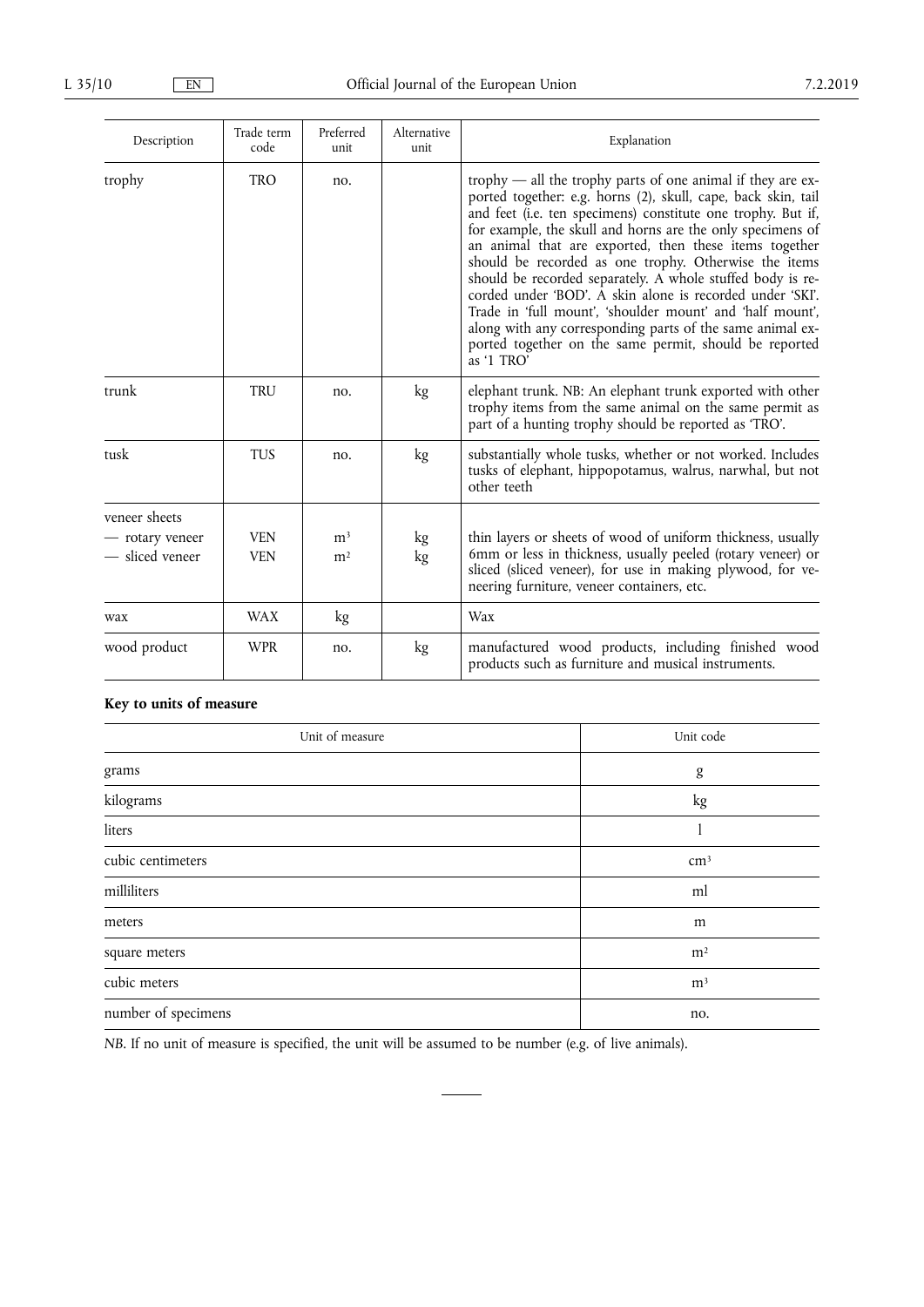### *ANNEX VIII*

Standard references for nomenclature to be used pursuant to Article 5(4) to indicate scientific names of species in permits and certificates

# **FAUNA**

|                     |                 | Taxon concerned                                                                                                                                                                                                                                                                                                        | Taxonomic reference                                                                                                                                                                                                                                                                                                                                                               |
|---------------------|-----------------|------------------------------------------------------------------------------------------------------------------------------------------------------------------------------------------------------------------------------------------------------------------------------------------------------------------------|-----------------------------------------------------------------------------------------------------------------------------------------------------------------------------------------------------------------------------------------------------------------------------------------------------------------------------------------------------------------------------------|
| <b>MAMMALIA</b>     |                 |                                                                                                                                                                                                                                                                                                                        |                                                                                                                                                                                                                                                                                                                                                                                   |
|                     |                 | all MAMMALIA taxa<br>- with the exception of<br>the recognition of the<br>following names for<br>wild forms of species<br>(in preference to names<br>for domestic forms):<br>Bos gaurus, Bos mutus,<br>Bubalus arnee, Equus<br>africanus, Equus<br>przewalskii, and<br>— with the exception of<br>the taxa noted under | Wilson, D. E. & Reeder, D. M. (ed.) (2005): Mammal Species<br>of the World. A Taxonomic and Geographic Reference. Third<br>edition, Vol. 1-2, xxxv + 2142 pp. Baltimore (John Hopkins<br>University Press).                                                                                                                                                                       |
|                     |                 | the different Mammalia<br>orders below                                                                                                                                                                                                                                                                                 |                                                                                                                                                                                                                                                                                                                                                                                   |
| <b>ARTIODACTYLA</b> | Camelidae       | Lama guanicoe                                                                                                                                                                                                                                                                                                          | Wilson, D. E. & Reeder, D. M. (1993): Mammal Species of<br>the World: a Taxonomic and Geographic Reference. Second<br>edition. xviii + 1207 pp., Washington (Smithsonian Institu-<br>tion Press).                                                                                                                                                                                 |
| <b>CETACEA</b>      | Balaenopteridae | Balaenoptera omurai                                                                                                                                                                                                                                                                                                    | Wada, S., Oishi, M. & Yamada, T. K. (2003): A newly<br>discovered species of living baleen whales. - Nature, 426:<br>278-281.                                                                                                                                                                                                                                                     |
|                     | Delphinidae     | Orcaella heinsohni                                                                                                                                                                                                                                                                                                     | Beasly, I., Robertson, K. M. & Arnold, P. W. (2005): Descrip-<br>tion of a new dolphin, the Australian Snubfin Dolphin, Or-<br>caella heinsohni sp. n. (Cetacea, Delphinidae). - Marine Mam-<br>mal Science, 21(3): 365-400.                                                                                                                                                      |
|                     | Delphinidae     | Sotalia fluviatilis<br>Sotalia guianensis                                                                                                                                                                                                                                                                              | Caballero, S., Trujillo, F., Vianna, J. A., Barrios-Garrido, H.,<br>Montiel, M. G., Beltrán-Pedreros, S., Marmontel, M., Santos,<br>M. C., Rossi-Santos, M. R. & Baker, C. S. (2007). Taxonomic<br>status of the genus Sotalia: species level ranking for 'tucuxi'<br>(Sotalia fluviatilis) and 'costero' (Sotalia guianensis)<br>dolphins. - Marine Mammal Science, 23: 358-386. |
|                     | Delphinidae     | Sousa plumbea<br>Sousa sahulensis                                                                                                                                                                                                                                                                                      | Jefferson, T. A.& Rosenbaum, H. C. (2014): Taxonomic revi-<br>sion of the humpback dolphins (Sousa spp.), and description<br>of a new species from Australia. - Marine Mammal<br>Science, 30(4): 1494-1541.                                                                                                                                                                       |
|                     | Delphinidae     | Tursiops australis                                                                                                                                                                                                                                                                                                     | Charlton-Robb, K., Gershwin, L.-A., Thompson, R., Austin,<br>J., Owen, K. & McKechnie, S. (2011): A new dolphin species,<br>the Burrunan Dolphin Tursiops australis sp. nov., endemic to<br>southern Australian coastal waters. - PLoS ONE, 6 (9):<br>e24047.                                                                                                                     |
|                     | Iniidae         | Inia araguaiaensis                                                                                                                                                                                                                                                                                                     | Hrbek, T., da Silva, V. M. F., Dutra, N., Gravena, W., Martin,<br>A. R. & Farias, I. P. (2014): A new species of river dol-<br>phin from Brazil or: How little do we know our biodiver-<br>sity. - PLoS ONE 83623: 1-12.                                                                                                                                                          |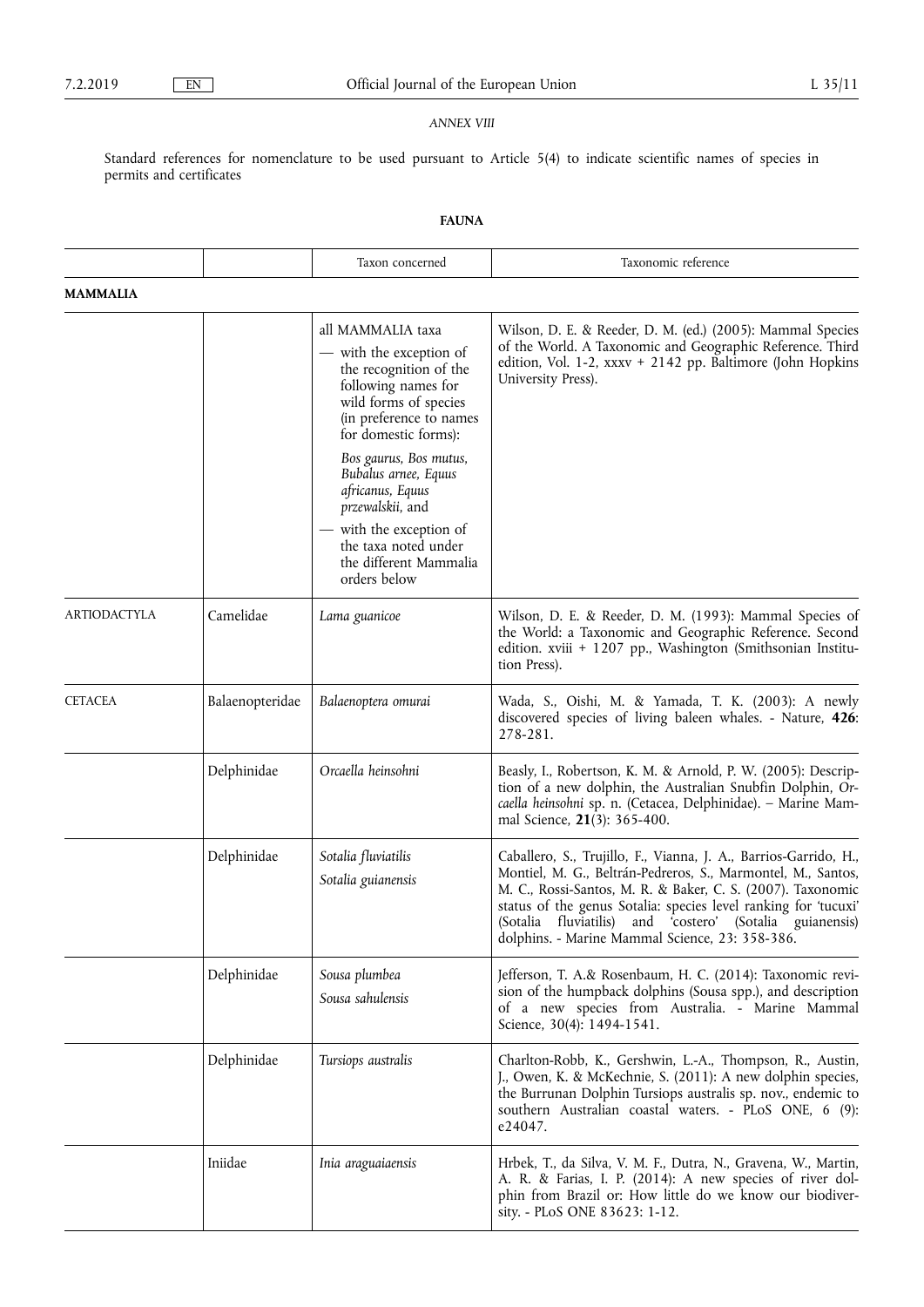|          |               | Taxon concerned             | Taxonomic reference                                                                                                                                                                                                                                                                                                                                                                                                |
|----------|---------------|-----------------------------|--------------------------------------------------------------------------------------------------------------------------------------------------------------------------------------------------------------------------------------------------------------------------------------------------------------------------------------------------------------------------------------------------------------------|
|          | Phocoenidae   | Neophocaena asiaeorientalis | Jefferson, T. A. & Wang, J. Y. (2011): Revision of the taxon-<br>omy of finless porpoises (genus Neophocaena): The existence<br>of two species. - Journal of Marine Animals and their Ecol-<br>ogy, 4 (1): 3-16.                                                                                                                                                                                                   |
|          | Physeteridae  | Physeter macrocephalus      | Rice, D. W., (1998): Marine Mammals of the World: Sys-<br>tematics and Distribution - Society of Marine Mammalogy<br>Special Publication Number 4, The Society for Marine Mam-<br>malogy, Lawrence, Kansas.                                                                                                                                                                                                        |
|          | Platanistidae | Platanista gangetica        | Rice, D. W., (1998): Marine Mammals of the World: Sys-<br>tematics and Distribution - Society of Marine Mammalogy<br>Special Publication Number 4, The Society for Marine Mam-<br>malogy, Lawrence, Kansas.                                                                                                                                                                                                        |
|          | Ziphiidae     | Mesoplodon hotaula          | Dalebout, M. L., Scott Baker, C., Steel, D., Thompson, K., Ro-<br>bertson, K. M., Chivers, S. J., Perrin, W. F., Goonatilake, M.,<br>Anderson, C. R., Mead, J. G., Potter, C. W., Thompson, L., Ju-<br>piter, D. and Yamada, T. K. (2014): Resurrection of Mesoplo-<br>don hotaula Deraniyagala 1963: A new species of beaked<br>whale in the tropical Indo-Pacific. - Marine Mammal<br>Science, 30 (3): 10811108. |
| PRIMATES | Atelidae      | Ateles geoffroyi            | Rylands, A. B., Groves, C. P., Mittermeier, R. A., Cortes-Ortiz,<br>L. & Hines, J. J. (2006): Taxonomy and distributions of Me-<br>soamerican primates. - In: A. Estrada, P. Garber, M. Pavelka<br>and L. Luecke (eds), New Perspectives in the Study of Mesoa-<br>merican Primates: Distribution, Ecology, Behavior and Con-<br>servation, pp. 29-79. Springer, New York, USA.                                    |
|          | Aotidae       | Aotus jorgehernandezi       | Defler, T. R. & Bueno, M. L. (2007): Aotus diversity and the<br>species problem. – Primate Conservation, 22: 55-70.                                                                                                                                                                                                                                                                                                |
|          | Cebidae       | Callithrix manicorensis     | Garbino, T. & Siniciato, G. (2014): The taxonomic status of<br>Mico marcai (Alperin 1993) and Mico manicorensis (van<br>Roosmalen et al. 2000) (Cebidae, Callitrichinae) from South-<br>western Brazilian Amazonia. - International Journal of Pri-<br>matology, 35 (2): 529-546. (for Mico marcai lumped with<br>Mico manicorensis treated as Callithrix manicorensis under<br>CITES]                             |
|          | Cebidae       | Cebus flavius               | Oliveira, M. M. de & Langguth, A. (2006): Rediscovery of<br>Marcgrave's Capuchin Monkey and designation of a neotype<br>for Simia flava Schreber, 1774 (Primates, Cebidae). - Boletim<br>do Museu Nacional do Rio de Janeiro, N.S., Zoologia, 523:<br>$1-16.$                                                                                                                                                      |
|          | Cebidae       | Mico rondoni                | Ferrari, S. F., Sena, L., Schneider, M. P. C. & Júnior, J. S. S.<br>(2010): Rondon's Marmoset, Mico rondoni sp. n., from south-<br>western Brazilian Amazonia. - International Journal of Pri-<br>matology, 31: 693-714.                                                                                                                                                                                           |
|          | Cebidae       | Saguinus ursulus            | Gregorin, R. & de Vivo, M. (2013): Revalidation of Sagui-<br>nus ursula Hoffmannsegg (Primates: Cebidae: Callitrichinae). -<br>Zootaxa, 3721 (2): 172-182.                                                                                                                                                                                                                                                         |
|          | Cebidae       | Saimiri collinsi            | Merces, M. P., Alfaro, J. W. L., Ferreira, W. A. S., Harada,<br>M. L. & Júnior, J. S. S. (2015): Morphology and mitochon-<br>drial phylogenetics reveal that the Amazon River separates<br>two eastern squirrel monkey species: Saimiri sciureus and S.<br>collinsi. - Molecular Phylogenetics and Evolution, 82:<br>426-435.                                                                                      |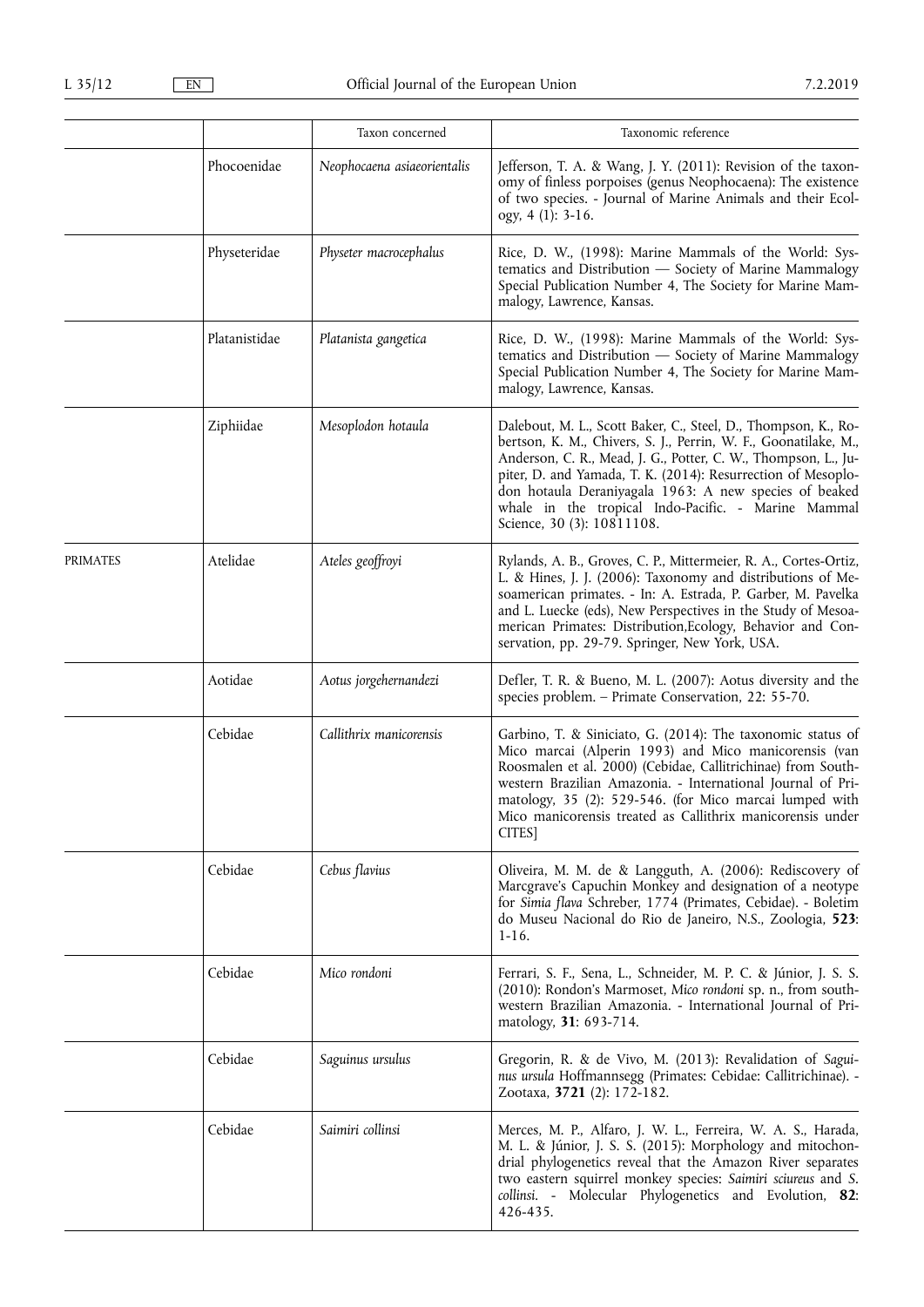|                 | Taxon concerned                          | Taxonomic reference                                                                                                                                                                                                                                                                                                                                                        |
|-----------------|------------------------------------------|----------------------------------------------------------------------------------------------------------------------------------------------------------------------------------------------------------------------------------------------------------------------------------------------------------------------------------------------------------------------------|
| Cercopithecidae | Cercopithecus lomamiensis                | Hart, J.A., Detwiler, K.M., Gilbert, C.C., Burrell, A.S., Fuller,<br>J.L., Emetshu, m., Hart, T.B., Vosper, A., Sargis, E.J. & Tosi, A.<br>J. (2012): Lesula: A new species of Cercopithecus monkey en-<br>demic to the Democratic Republic of Congo and implica-<br>tions for conservation of Congo's Central Basin. - PLoS<br>ONE, 7 (9): e44271.                        |
| Cercopithecidae | Macaca munzala                           | Sinha, A., Datta, A., Madhusudan, M. D. & Mishra,<br>C. (2005): Macaca munzala: A new species from western Aru-<br>nachal Pradesh, northeastern India. - International Journal of<br>Primatology, 26(4): 977-989: doi: 10.1007/s10764-005-<br>5333-3.                                                                                                                      |
| Cercopithecidae | Rhinopithecus strykeri                   | Geismann, T., Lwin, N., Aung, S. S., Aung, T. N., Aung,<br>Z. M., Hla, T. H., Grindley, M. & Momberg, F. (2011): A new<br>species of snub-nosed monkey, genus Rhinopithecus Milne-Ed-<br>wards, 1872 (Primates, Colobinae), from Northern Kachin<br>State, Northeastern Myanmar. - Amer. J. Primatol-<br>ogy, 73: 96-107.                                                  |
| Cercopithecidae | Rungwecebus kipunji                      | Davenport, T. R. b., Stanley, W. t., Sargis, E. j., de Luca,<br>D. w., Mpunga, N. E., Machaga, S. J. & Olson, L. E. (2006):<br>A new genus of African monkey, Rungwecebus: Morphology,<br>ecology, and molecular phylogenetics. - Science, 312:<br>1378-1381.                                                                                                              |
| Cercopithecidae | Trachypithecus villosus                  | Brandon- Jones, d., Eudey, A. A., Geissmann, t., Groves,<br>C. p., Melnick, D. j., Morales J. C., Shekelle, M. & Steward,<br>C.-B. (2004): Asian primate classification. - International<br>Journal of Primatology, 25: 97-163.                                                                                                                                            |
| Cercopithecidae | Cheirogaleus lavasoensis                 | Thiele, d., Razafimahatratra, E. & Hapke, A. (2013): Discre-<br>pant partitioning of genetic diversity in mouse lemurs and<br>dwarf lemurs - biological reality or taxonomic bias? - Mo-<br>lecular Phylogenetics and Evolution, 69: 593-609.                                                                                                                              |
| Cercopithecidae | Microcebus gerpi                         | Radespiel, U., Ratsimbazafy, J. H., Rasoloharijaona, S., Rave-<br>loson, H., Andriaholinirina, N., Rakotondravony, R., Randria-<br>narison, R. M. & Randrianambinina, B. (2012): First indica-<br>tions of a highland specialist among mouse lemurs<br>(Microcebus spp.) and evidence for a new mouse lemur spe-<br>cies from eastern Madagascar. - Primates, 53: 157-170. |
| Cercopithecidae | Microcebus marohita<br>Microcebus tanosi | Rasoloarison, R. M., Weisrock, D. W., Yoder, A. D., Rako-<br>tondravony, D. & Kappeler, P. M. [2013]: Two new species<br>of mouse lemurs (Cheirogaleidae: Microcebus) from Eastern<br>International<br>Madagascar.<br>Journal<br>of<br>Primatol-<br>$\sim$<br>ogy, 34: 455-469.                                                                                            |
| Hylobatidae     | Nomascus annamensis                      | Van Ngoc Thinh, Mootnick, A. R., Vu Ngoc Thanh, Nadler,<br>T. & Roos, C. (2010): A new species of crested gibbon from<br>the central Annamite mountain range. - Vietnamese Journal<br>of Primatology, 4: 1-12.                                                                                                                                                             |
| Lorisidae       | Nycticebus kayan                         | Munds, R.A., Nekaris, K.A.I. & Ford, S.M. (2013): Taxonomy<br>of the bornean slow loris, with new species Nycticebus kayan<br>(Primates, Lorisidae). - American Journal of Primatol-<br>ogy, 75: 46-56.                                                                                                                                                                    |
| Pitheciidae     | Cacajao melanocephalus<br>Cacajao oukary | Ferrari, S. F., Guedes, P. G., Figueiredo-Ready, W. M. B. &<br>Barnett, A. A. (2014): Reconsidering the taxonomy of the<br>Black-faced Uacaris, Cacajao melanocephalus group (Mamma-<br>lia: Pitheciidae), from the northern Amazon Basin. - Zoo-<br>taxa, 3866 (3): 353-370.                                                                                              |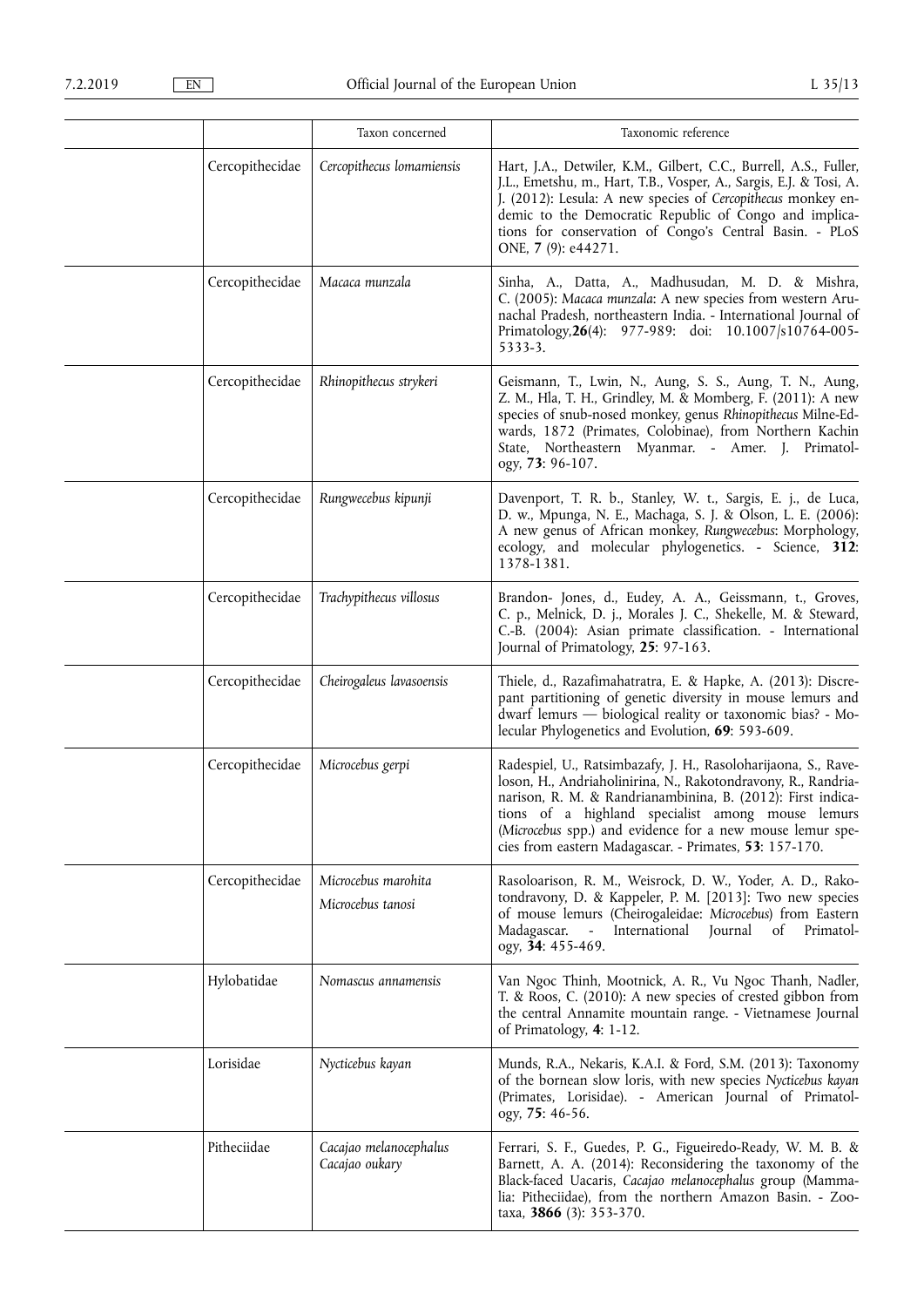|                                                        |                                                                                                                                                                                                                                             | Taxon concerned                                                                                                                    | Taxonomic reference                                                                                                                                                                                                                                                      |
|--------------------------------------------------------|---------------------------------------------------------------------------------------------------------------------------------------------------------------------------------------------------------------------------------------------|------------------------------------------------------------------------------------------------------------------------------------|--------------------------------------------------------------------------------------------------------------------------------------------------------------------------------------------------------------------------------------------------------------------------|
|                                                        | Pitheciidae                                                                                                                                                                                                                                 | Callicebus aureipalatii                                                                                                            | Wallace, R. B., Gómez, H., Felton, A. & Felton, A. (2006):<br>On a new species of titi monkey, genus Callicebus Thomas<br>(Primates, Pitheciidae), from western Bolivia with preliminary<br>notes on distribution and abundance. - Primate Conserva-<br>tion, 20: 29-39. |
|                                                        | Pitheciidae                                                                                                                                                                                                                                 | Callicebus caquetensis                                                                                                             | Defler, T. R., Bueno, M. L. & García, J. (2010): Callicebus<br>caquetensis: a new and Critically Endangered titi monkey<br>from southern Caquetá, Colombia. - Primate Conserva-<br>tion, 25: 1-9.                                                                        |
| Pitheciidae<br>Pitheciidae<br>Pitheciidae<br>Tarsiidae |                                                                                                                                                                                                                                             | Callicebus vieira                                                                                                                  | Gualda-Barros, J., Nascimento, F. O. & Amaral, M. K. (2012):<br>A new species of Callicebus Thomas, 1903 (Primates, Pithecii-<br>dae) from the states of Mato Grosso and Pará, Brazil. - Papéis<br>Avulsos de Zoologia (São Paulo), 52: 261-279.                         |
|                                                        |                                                                                                                                                                                                                                             | Callicebus miltoni                                                                                                                 | Dalponte, J. C., Silva, F. E. & Silva Júnior, J. S. (2014): New<br>species of titi monkey, genus Callicebus Thomas, 1903 (Pri-<br>mates, Pitheciidae), from Southern Amazonia, Brazil. - Papéis<br>Avulsos de Zoologia, São Paulo, 54: 457-472.                          |
|                                                        | Pithecia cazuzai<br>Pithecia chrysocephala<br>Pithecia hirsuta<br>Pithecia inusta<br>Pithecia isabela<br>Pithecia milleri<br>Pithecia mittermeieri<br>Pithecia napensis<br>Pithecia pissinattii<br>Pithecia rylandsi<br>Pithecia vanzolinii | Marsh, L.K. (2014): A taxonomic revision of the saki<br>monkeys, Pithecia Desmarest, 1804. - Neotropical Pri-<br>mates, 21: 1-163. |                                                                                                                                                                                                                                                                          |
|                                                        |                                                                                                                                                                                                                                             | Tarsius lariang                                                                                                                    | Merker, S. & Groves, C.P. (2006): Tarsius lariang: A new pri-<br>mate species from Western Central Sulawesi. - International<br>Journal of Primatology, $27(2)$ : 465-485.                                                                                               |
|                                                        | Tarsiidae                                                                                                                                                                                                                                   | Tarsius tumpara                                                                                                                    | Shekelle, m., Groves, C., Merker, S. & Supriatna, J. (2010):<br>Tarsius tumpara: A new tarsier species from Siau Island,<br>North Sulawesi. - Primate Conservation, 23: 55-64.                                                                                           |
| PROBOSCIDEA                                            | Elephantidae                                                                                                                                                                                                                                | Loxodonta africana                                                                                                                 | Wilson, D. E. & Reeder, D. m. (1993): Mammal Species of<br>the World: a Taxonomic and Geographic Reference. Second<br>edition. xviii + 1207 pp., Washington (Smithsonian Institu-<br>tion Press).                                                                        |
| <b>SCANDENTIA</b>                                      | Tupaiidae                                                                                                                                                                                                                                   | Tupaia everetti                                                                                                                    | Roberts, T. E., Lanier, H. C., Sargis, E. J. & Olson, L. E.<br>(2011): Molecular phylogeny of treeshrews (Mammalia: Scan-<br>dentia) and the timescale of diversification in Southeast<br>Asia. - Molecular Phylogenetics and Evolution, 60 (3):<br>358-372.             |
|                                                        | Tupaiidae                                                                                                                                                                                                                                   | Tupaia palawanensis                                                                                                                | Sargis, E. J., Campbell, K. K. & Olson, L. E.(2014): Taxo-<br>nomic boundaries and craniometric variation in the treesh-<br>rews (Scandentia, Tupaiidae) from the Palawan faunal<br>region. - Journal of Mammalian Evolution, 21 (1): 111-123.                           |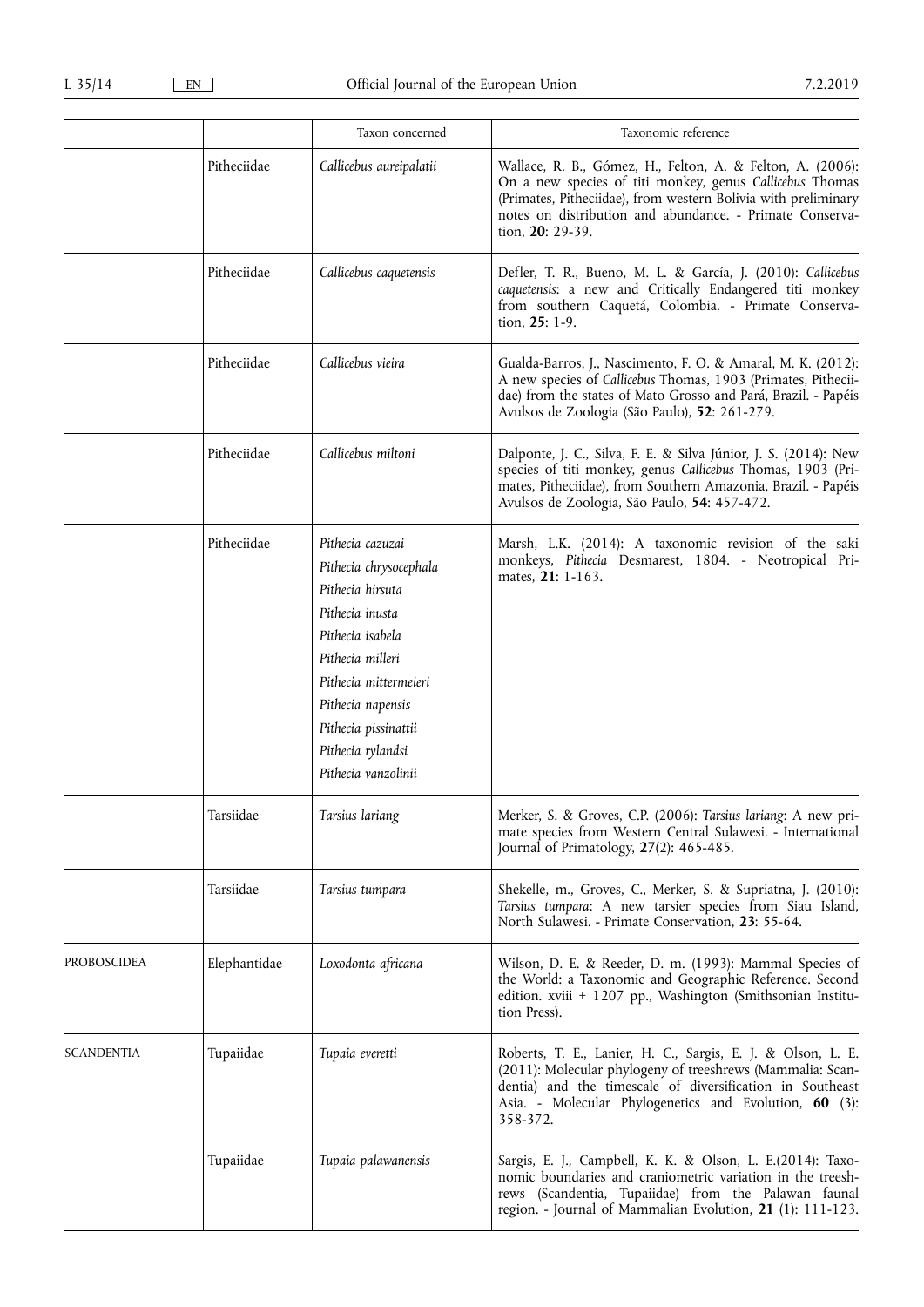T

T

 $\overline{\mathsf{T}}$ 

|                       |              | Taxon concerned                                                           | Taxonomic reference                                                                                                                                                                                                                                                                                                                                                                                                                |
|-----------------------|--------------|---------------------------------------------------------------------------|------------------------------------------------------------------------------------------------------------------------------------------------------------------------------------------------------------------------------------------------------------------------------------------------------------------------------------------------------------------------------------------------------------------------------------|
| <b>AVES</b>           |              |                                                                           |                                                                                                                                                                                                                                                                                                                                                                                                                                    |
| <b>APODIFORMES</b>    |              | order- and family-level<br>names for birds                                | Morony, J. J., Bock, W. J. & Farrand, J., Jr. (1975): Reference<br>List of the Birds of the World. American Museum of Natural<br>History. 207 pp.                                                                                                                                                                                                                                                                                  |
|                       |              | all bird species $-$ with the<br>exception of the taxa<br>mentioned below | Dickinson, E.C. (ed.)(2003): The Howard and Moore Com-<br>plete Checklist of the Birds of the World. Revised and en-<br>larged 3rd Edition. 1039 pp. London (Christopher Helm).<br>in combination with<br>Dickinson, E.C. (2005): Corrigenda 4 (02.06.2005) to Ho-<br>ward & Moore Edition 3 (2003). http://www.naturalis.<br>nl/sites/naturalis.en/contents/i000764/corrigenda%204_final.<br>pdf (available on the CITES website) |
|                       | Trochilidae  | Chlorostilbon lucidus                                                     | Pacheco, J. F. & Whitney, B. M. (2006): Mandatory changes<br>to the scientific names of three Neotropical birds. - Bull.<br>Brit. Orn. Club, 126: 242-244.                                                                                                                                                                                                                                                                         |
|                       | Trochilidae  | Eriocnemis isabellae                                                      | Cortés-Diago, A., Ortega, L. A., Mazariegos-Hurtado, L. &<br>Weller, A.-A. (2007): A new species of Eriocnemis (Trochili-<br>dae) from southwest Colombia. - Ornitologia Neotropical,<br>18:161-170.                                                                                                                                                                                                                               |
|                       | Trochilidae  | Phaethornis aethopyga                                                     | Piacentini, V. Q., Aleixo, A. & Silveira, L. F. (2009): Hybrid,<br>subspecies or species? The validity and taxonomic status of<br>Phaethornis longuemareus aethopyga Zimmer, 1950 (Trochili-<br>dae). - Auk, 126: 604-612.                                                                                                                                                                                                         |
| <b>FALCONIFORMES</b>  | Accipitridae | Aquila hastata                                                            | Parry, S. J., Clark, W. S. & Prakash, V. (2002) On the<br>taxonomic status of the Indian Spotted Eagle Aquila<br>hastata. - Ibis, 144: 665-675.                                                                                                                                                                                                                                                                                    |
|                       | Accipitridae | Buteo socotraensis                                                        | Porter, R. F. & Kirwan, G. M. (2010): Studies of Socotran<br>birds VI. The taxonomic status of the Socotra Buzzard. - Bul-<br>letin of the British Ornithologists' Club, 130 (2): 116-131.                                                                                                                                                                                                                                         |
|                       | Falconidae   | Micrastur mintoni                                                         | Whittaker, A. (2002): A new species of forest-falcon (Falco-<br>nidae: Micrastur) from southeastern Amazonia and the Atlan-<br>tic rainforests of Brazil. - Wilson Bulletin, 114: 421-445.                                                                                                                                                                                                                                         |
| PASSERIFORMES         | Muscicapidae | Garrulax taewanus                                                         | Collar, N. J. (2006): A partial revision of the Asian babblers<br>(Timaliidae). - Forktail, 22: 85-112.                                                                                                                                                                                                                                                                                                                            |
| <b>PSITTACIFORMES</b> | Cacatuidae   | Cacatua goffiniana                                                        | Roselaar, C. S. & Michels, J. P. (2004): Nomenclatural chaos<br>untangled, resulting in the naming of the formally unde-<br>scribed Cacatua species from the Tanimbar Islands, Indonesia<br>(Psittaciformes: Cacatuidae). - Zoologische Verhandelingen,<br>350: 183-196.                                                                                                                                                           |
|                       | Loriidae     | Trichoglossus haematodus                                                  | Collar, N. J. (1997) Family Psittacidae (Parrots). In del Hoyo,<br>J., Elliot, A. and Sargatal, J. (eds.), Handbook of the Birds of<br>the World, 4 (Sandgrouse to Cuckoos): 280-477. Barcelona<br>(Lynx Edicions).                                                                                                                                                                                                                |
|                       | Psittacidae  | Aratinga maculata                                                         | Nemesio, A. & Rasmussen, C. (2009): The rediscovery of<br>Buffon's 'Guarouba' or 'Perriche jaune': two senior synonyms<br>of Aratinga pintoi Silveira, Lima & Höfling, 2005 (Aves: Psit-<br>taciformes). - Zootaxa, 2013: 1-16.                                                                                                                                                                                                    |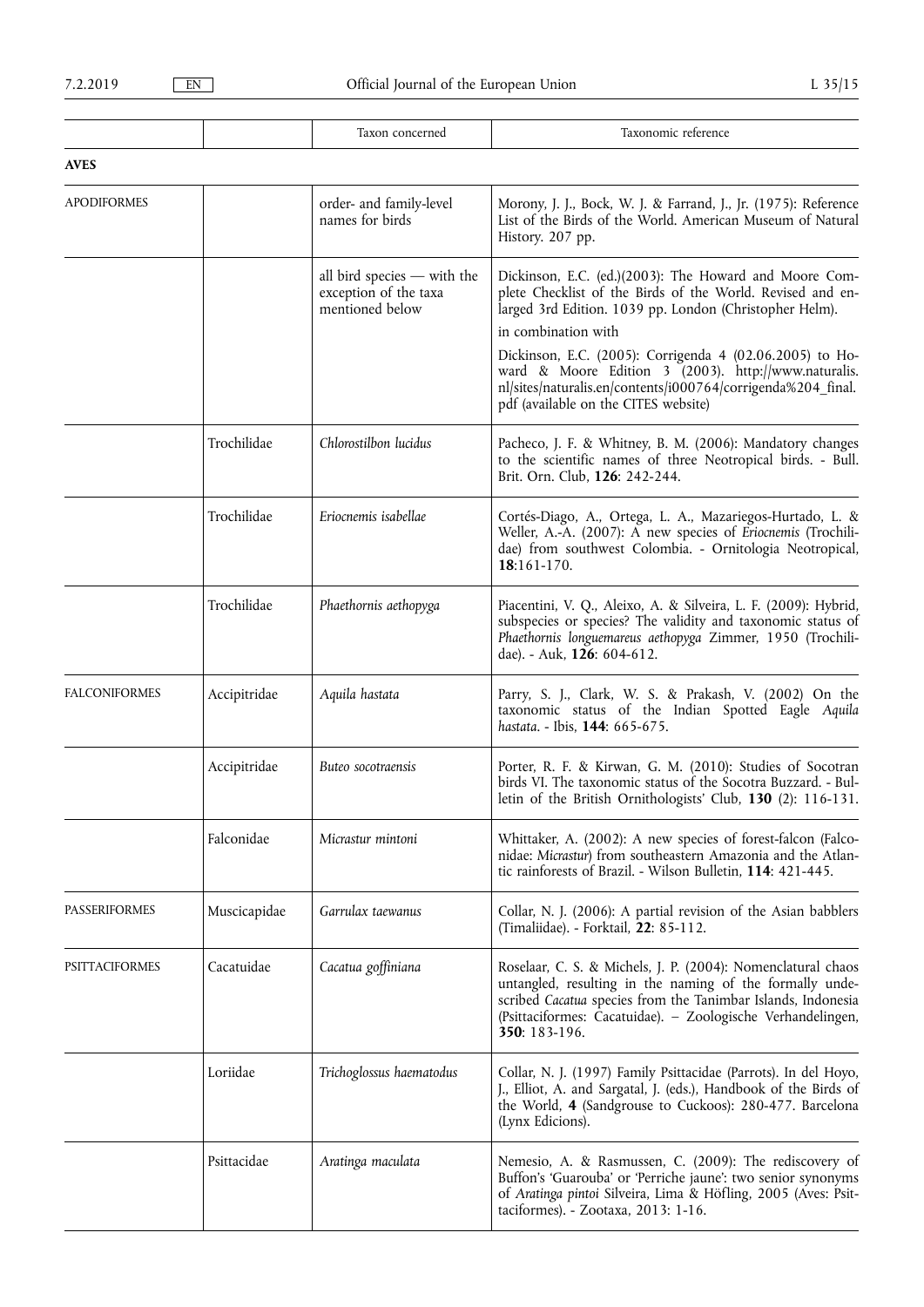|                 |             | Taxon concerned                                 | Taxonomic reference                                                                                                                                                                                                                                               |
|-----------------|-------------|-------------------------------------------------|-------------------------------------------------------------------------------------------------------------------------------------------------------------------------------------------------------------------------------------------------------------------|
|                 | Psittacidae | Forpus modestus                                 | Pacheco, J. F. & Whitney, B. M. (2006): Mandatory changes<br>to the scientific names of three Neotropical birds. - Bull.<br>Brit. Orn. Club, 126: 242-244.                                                                                                        |
|                 | Psittacidae | Pionopsitta aurantiocephala                     | Gaban-Lima, R., Raposo, M. A. & Höfling, E. (2002): De-<br>scription of a new species of Pionopsitta (Aves: Psittacidae)<br>endemic to Brazil. - Auk, 119: 815-819.                                                                                               |
|                 | Psittacidae | Poicephalus robustus<br>Poicephalus fuscicollis | Coetzer, W.G., Downs, C.T., Perrin, M.R. & Willows-Munro,<br>S. (2015): Molecular Systematics of the Cape Parrot (Poice-<br>phalus robustus). Implications for Taxonomy and Conserva-<br>tion. - PLoS ONE, 10(8):e0133376. doi: 10.1371/journal.<br>pone.0133376. |
|                 | Psittacidae | Psittacula intermedia                           | Collar, N. J. (1997) Family Psittacidae (Parrots). In del Hoyo,<br>J., Elliot, A. and Sargatal, J. (eds.), Handbook of the Birds of<br>the World, 4 (Sandgrouse to Cuckoos): 280-477. Barcelona<br>(Lynx Edicions).                                               |
|                 | Psittacidae | Pyrrhura griseipectus                           | Olmos, F., Silva, W. A. G. & Albano, C. (2005: Grey-breasted<br>Conure Pyrrhura griseipectus, an overlooked endangered spe-<br>cies. - Cotinga, 24: 77-83.                                                                                                        |
|                 | Psittacidae | Pyrrhura parvifrons                             | Arndt, T. (2008): Anmerkungen zu einigen Pyrrhura-Formen<br>mit der Beschreibung einer neuen Art und zweier neuer Un-<br>terarten. - Papageien, 8: 278-286.                                                                                                       |
| STRIGIFORMES    | Strigidae   | Glaucidium mooreorum                            | Da Silva, J. M. C., Coelho, G. & Gonzaga, P. (2002): Dis-<br>covered on the brink of extinction: a new species of pygmy<br>owl (Strigidae: Glaucidium) from Atlantic forest of northeast-<br>ern Brazil. - Ararajuba, 10(2): 123-130.                             |
|                 | Strigidae   | Ninox burhani                                   | Indrawan, M. & Somadikarta, S. (2004): A new hawk-owl<br>from the Togian Islands, Gulf of Tomini, central Sulawesi, In-<br>donesia. - Bulletin of the British Ornithologists' Club, 124:<br>160-171.                                                              |
|                 | Strigidae   | Otus thilohoffmanni                             | Warakagoda, D. H. & Rasmussen, P. C. (2004): A new spe-<br>cies of scops-owl from Sri Lanka. - Bulletin of the British Or-<br>nithologists' Club, 124(2): 85-105.                                                                                                 |
| <b>REPTILIA</b> |             |                                                 |                                                                                                                                                                                                                                                                   |
| CROCODYLIA &    |             | Crocodylia &                                    | Wermuth, H. & Mertens, R. (1996) (reprint): Schildkröte,                                                                                                                                                                                                          |

| CROCODYLIA &<br>RHYNCHOCEPHALIA |                | Crocodylia &<br>Rhynchocephalia except for<br>the taxa listed below | Wermuth, H. & Mertens, R. (1996) (reprint): Schildkröte,<br>Krokodile, Brückenechsen. xvii + 506 pp. Jena (Gustav<br>Fischer Verlag).                                                                                                               |
|---------------------------------|----------------|---------------------------------------------------------------------|-----------------------------------------------------------------------------------------------------------------------------------------------------------------------------------------------------------------------------------------------------|
|                                 | Crocodylidae   | Crocodylus johnstoni                                                | Tucker, A. D. (2010): The correct name to be applied to the<br>Australian freshwater crocodile, Crocodylus johnstoni [Krefft,<br>1873]. - Australian Zoologist, 35(2): 432-434.                                                                     |
|                                 | Sphenodontidae | Sphenodon spp.                                                      | Hay, J. M., Sarre, S. D., Lambert, D. m., Allendorf, F. W. &<br>Daugherty, C. H. (2010): Genetic diversity and taxonomy:<br>a reassessment of species designation in tuatara (Sphenodon:<br>Reptilia). - Conservation Genetics, 11 (93): 1063-1081. |
| <b>SAURIA</b>                   |                | for delimitation of families<br>within the Sauria                   | Pough, F. H., Andrews, R. M., Cadle, J. E., Crump, M. L., Sa-<br>vitzky, A. H. & Wells, K. D. (1998): Herpetology. Upper Sad-<br>dle River/New Jersey (Prentice Hall).                                                                              |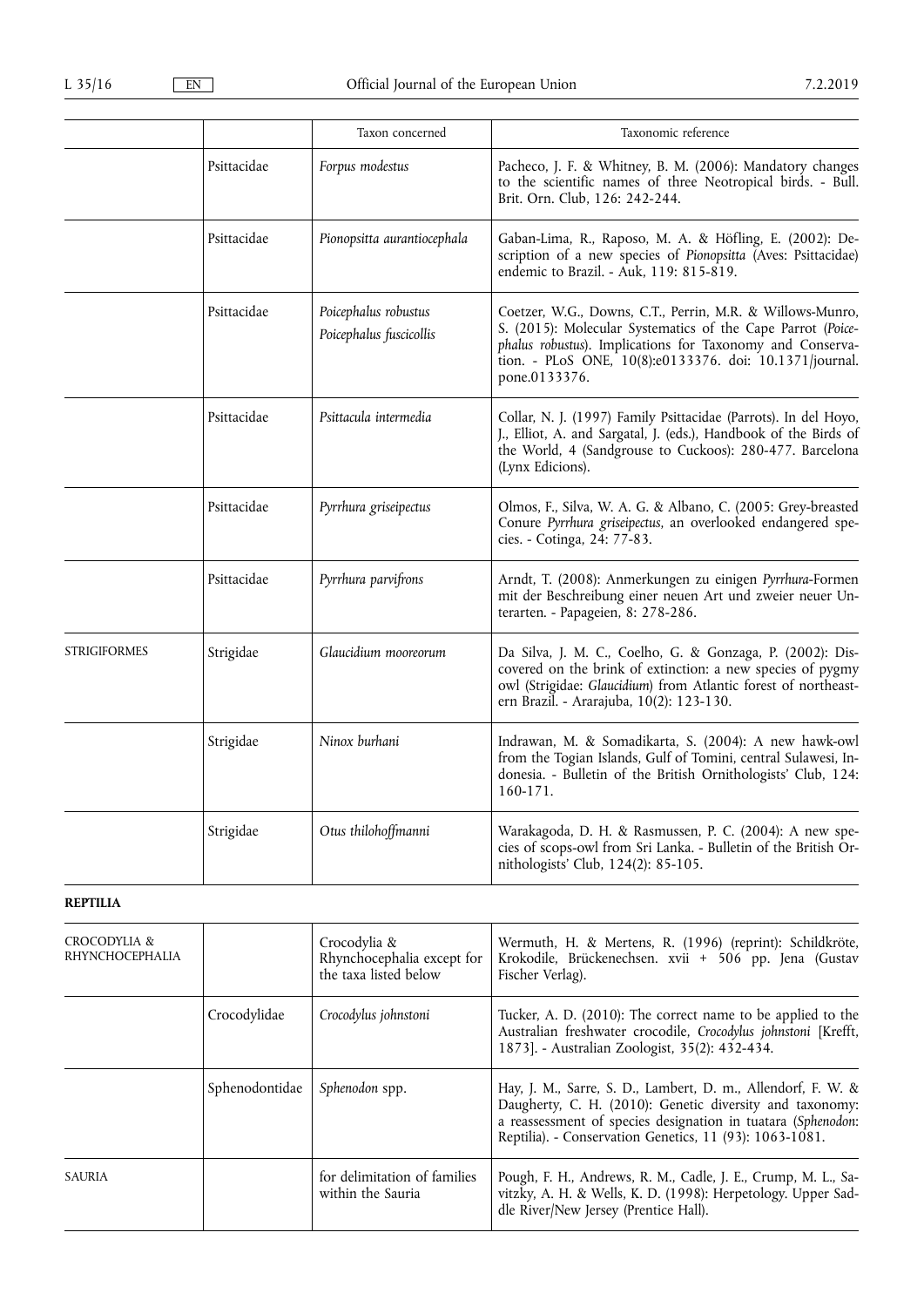|                | Taxon concerned                                               | Taxonomic reference                                                                                                                                                                                                                                                                                                           |
|----------------|---------------------------------------------------------------|-------------------------------------------------------------------------------------------------------------------------------------------------------------------------------------------------------------------------------------------------------------------------------------------------------------------------------|
| Agamidae       | Saara spp.<br>Uromastyx spp.                                  | Wilms, T. M., Böhme, W., Wagner, P., Lutzmann, N. &<br>Schmitz, A. (2009): On the phylogeny and taxonomy of the<br>genus Uromastyx Merrem, 1820 (Reptilia: Squamata: Agami-<br>dae: Uromastycinae) - resurrection of the genus Saara Gray,<br>1845. - Bonner zool. Beiträge, 56(1-2): 55-99.                                  |
| Chamaeleonidae | Chamaleonidae spp.                                            | Glaw, F. (2015): Taxonomic checklist of chamaeleons<br>(Squamata: Chamaeleonidae). - Vertebrate Zoology, 65(2):<br>167-246.                                                                                                                                                                                                   |
|                |                                                               | (http://www.senckenberg.de/files/content/forschung/<br>publikationen/vertebratezoology/vz65-2/01_vertebrate_<br>zoology_65-2_glaw_167-246.pdf)                                                                                                                                                                                |
| Cordylidae     | Cordylidae spp. except the<br>taxon mentioned below           | Stanley, E. L., Bauer, A. M., Jackman, T. R., Branch, W. R. &<br>P. le F. N. (2011): Between a rock and a hard polytomy: ra-<br>pid radiation in the rupicolous girdled lizards (Squamata:<br>Cordylidae). - Molecular Phylogenetics and Evolution,<br>$58(1): 53-70.$                                                        |
| Cordylidae     | Cordylus marunguensis                                         | Greenbaum, E., Stanley, E. L., Kusamba, C., Moninga, W. m.,<br>Goldberg, S. R. & Cha (2012): A new species of Cordylus<br>(Squamata: Cordylidae) from the Marungu Plateau of south-<br>eastern Democratic Republic of the Congo. - African Journal<br>of Herpetology, 61 (1): 14-39.                                          |
| Gekkonidae     | Dactylonemis spp.<br>Hoplodactylus spp.<br>Mokopirirakau spp. | Nielsen, S. V., Bauer, A. M., Jackman, T. R., Hitchmough,<br>R. A. & Daugherty, C. H. (2011): New Zealand geckos (Di-<br>plodactylidae): Cryptic diversity in a post-Gondwanan line-<br>age with trans-Tasman affinities. - Molecular Phylogenetics<br>and Evolution, 59 (1): 1-22.                                           |
| Gekkonidae     | Nactus serpensinsula                                          | Kluge, A.G. (1983): Cladistic relationships among gekkonid<br>lizards. - Copeia, 1983(no. 2): 465-475.                                                                                                                                                                                                                        |
| Gekkonidae     | Naultinus spp.                                                | Nielsen, S. V., Bauer, A. M., Jackman, T. R., Hitchmough,<br>R. A. & Daugherty, C. H. (2011): New Zealand geckos (Di-<br>plodactylidae): Cryptic diversity in a post-Gondwanan line-<br>age with trans-Tasman affinities. - Molecular Phylogenetics<br>and Evolution, 59 (1): 1-22.                                           |
| Gekkonidae     | Phelsuma spp.<br>Rhoptropella spp.                            | Glaw, F. & Rösler, H. (2015): Taxonomic checklist of the day<br>geckos of the genera Phelsuma Gray, 1825 and Rhoptropella<br>Hewitt, 1937 (Squamata: Gekkonidae). - Vertebrate Zoology,<br>$65(2): 167-246$<br>(http://www.senckenberg.de/files/content/forschung/<br>publikationen/vertebratezoology/vz65-2/02_vertebrate_   |
| Gekkonidae     | Toropuku spp.<br>Tukutuku spp.<br>Woodworthia spp.            | zoology_65-2_glaw-roesler_247-283.pdf)<br>Nielsen, S. V., Bauer, A. M., Jackman, T. R., Hitchmough,<br>R. A. & Daugherty, C. H. (2011): New Zealand geckos (Di-<br>plodactylidae): Cryptic diversity in a post-Gondwanan line-<br>age with trans-Tasman affinities. - Molecular Phylogenetics<br>and Evolution, 59 (1): 1-22. |
| Gekkonidae     | Uroplatus spp. except for<br>the taxa mentioned below         | Raxworthy, C.J. (2003): Introduction to the reptiles. - In:<br>Goodman, S.M. & Bernstead, J.P. (eds.), The natural history<br>of Madagascar: 934-949. Chicago.                                                                                                                                                                |
| Gekkonidae     | Uroplatus finiavana                                           | Ratsoavina, F.M., Louis jr., E.E., Crottini, A., Randrianiaina,<br>R.-D., Glaw, F. & Vences, M. (2011): A new leaf tailed gecko<br>species from northern Madagascar with a preliminary assess-<br>ment of molecular and morphological variability in the Uro-<br>platus ebenaui group. - Zootaxa, 3022: 39-57.                |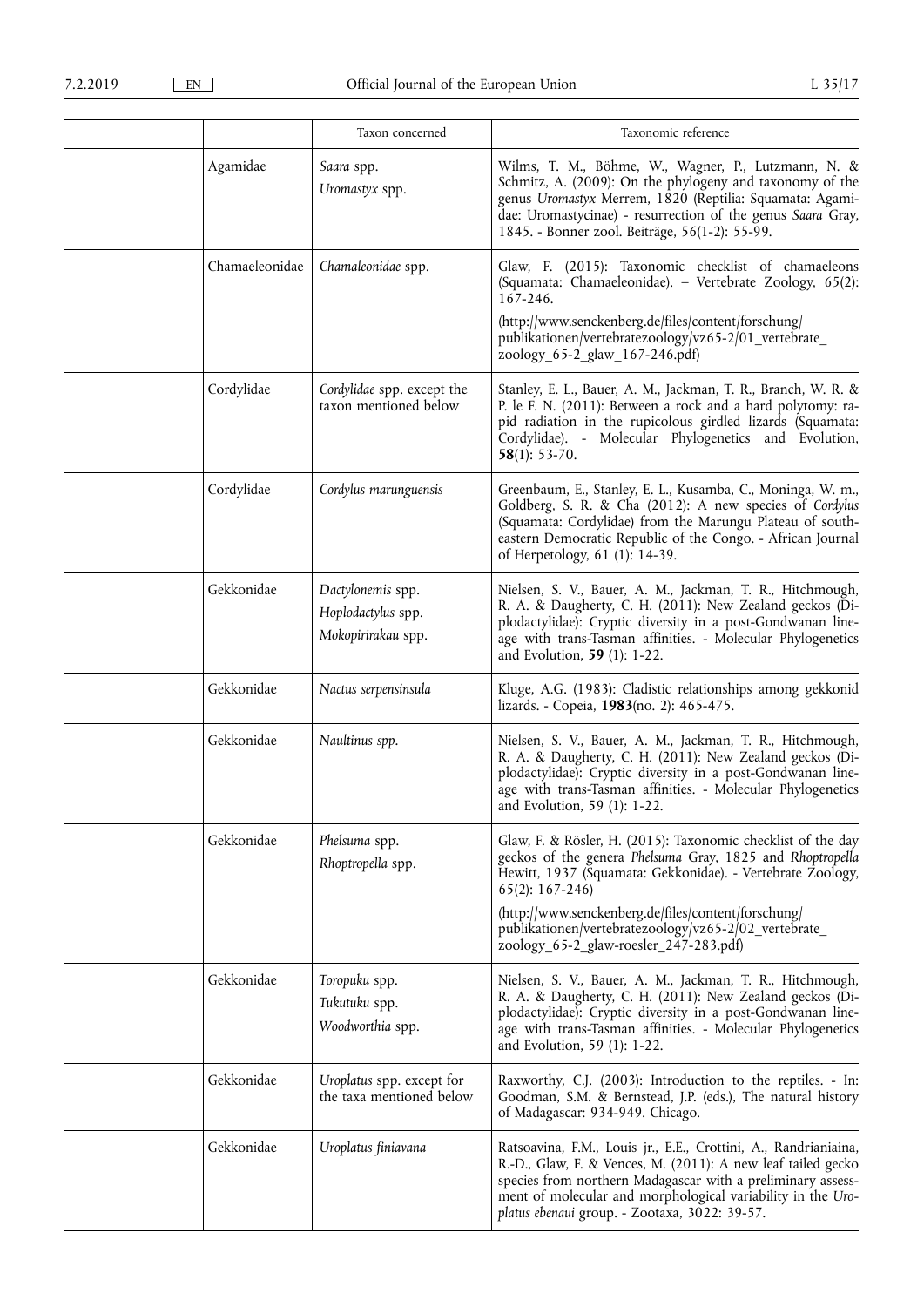|            | Taxon concerned                                                       | Taxonomic reference                                                                                                                                                                                                                                                                                                                                   |
|------------|-----------------------------------------------------------------------|-------------------------------------------------------------------------------------------------------------------------------------------------------------------------------------------------------------------------------------------------------------------------------------------------------------------------------------------------------|
| Gekkonidae | Uroplatus giganteus                                                   | Glaw, F., Kosuch, J., Henkel, W. F., Sound, P. and Böhme,<br>W. (2006): Genetic and morphological variation of the leaf-<br>tailed gecko Uroplatus fimbriatus from Madagascar, with de-<br>scription of a new giant species. - Salamandra, 42: 129-144.                                                                                               |
| Gekkonidae | Uroplatus pietschmanni                                                | Böhle, A. & Schönecker, P. (2003): Eine neue Art der Gat-<br>tung Uroplatus Duméril, 1805 aus OstMadagaskar (Reptilia:<br>Squamata: Gekkonidae). - Salamandra, 39(3/4): 129-138.                                                                                                                                                                      |
| Gekkonidae | Uroplatus sameiti                                                     | Raxworthy, C.J., Pearson, R.G., Zimkus, B.M., Reddy, S., Deo,<br>A.J., Nussbaum, R.A. & Ingram, C.M. (2008): Continental<br>speciation in the tropics: contrasting biogeographic patterns<br>of divergence in the Uroplatus leaf-tailed gecko radiation of<br>Madagascar. - Journal of Zoology, 275: 423-440.                                         |
| Iguanidae  | Iguanidae spp. except for<br>the taxa mentioned below                 | Hollingsworth, B. D. (2004): The Evolution of Iguanas: An<br>Overview of Relationships and a Checklist of Species.<br>pp. 19-44. In: Alberts, A. C., Carter, R. L., Hayes, W. K. &<br>Martins, E. P. (Eds), Iguanas: Biology and Conservation. Ber-<br>keley (University of California Press).                                                        |
| Iguanidae  | Brachylophus bulabula                                                 | Keogh, J. S., Edwards, D. L., Fisher, R. N. & Harlow, P. S.<br>(2008): Molecular and morphological analysis of the criti-<br>cally endangered Fijian iguanas reveals cryptic diversity and<br>a complex biogeographic history. - Phil. Trans. R. Soc. B,<br>363(1508): 3413-3426.                                                                     |
| Iguanidae  | Conolophus marthae                                                    | Gentile, G. & Snell, H. (2009): Conolophus marthae sp. nov.<br>(Squamata, Iguanidae), a new species of land iguana from<br>the Galápagos archipelago. - Zootaxa, 2201: 1-10.                                                                                                                                                                          |
| Iguanidae  | Cyclura lewisi                                                        | Burton, F. J. (2004): Revision to Species Cvclura nubila lewisi,<br>the Grand Cayman Blue Iguana - Caribbean Journal of<br>Science, 40(2): 198-203.                                                                                                                                                                                                   |
| Iguanidae  | Phrynosoma blainvillii<br>Phrynosoma cerroense<br>Phrynosoma wigginsi | Montanucci, R.R. (2004): Geographic variation in Phryno-<br>soma coronatum (Lacertilia, Phrynosomatidae): further evi-<br>dence for a peninsular archipelago. - Herpetologica, 60: 117.                                                                                                                                                               |
| Teiidae    | Teiidae spp.                                                          | Harvey, M. B., Ugueto, G. N. & Gutberlet, R. L. Jr. (2012):<br>Review of teiid morphology with a revised taxonomy and<br>phylogeny of the Teiidae (Lepidosauria: Squamata). - Zoo-<br>taxa, 3459: 1-156.                                                                                                                                              |
| Varanidae  | Varanidae spp.<br>except for the taxa<br>mentioned below              | Böhme, W. (2003): Checklist of the living monitor lizards of<br>the world (family Varanidae) - Zoologische Verhandelingen.<br>Leiden, 341: 1-43.<br>in combination with<br>Koch, A., Auliya, M. & Ziegler, T. (2010): Updated Checklist<br>of the living monitor lizards of the world (Squamata: Varani-<br>dae). - Bonn zool. Bull., 57(2): 127-136. |
| Varanidae  | Varanus bangonorum<br>Varanus dalubhasa                               | Welton, L. J., Travers, S. L., Siler, C. D. & Brown, R. M.<br>(2014): Integrative taxonomy and phylogeny-based species<br>delimitation of Philippine water monitor lizards (Varanus sal-<br>vator complex) with descriptions of two new cryptic species.<br>- Zootaxa, 3881 (3): 201-227.                                                             |
| Varanidae  | Varanus hamersleyensis                                                | Maryan, B., Oliver, P. M., Fitch, A. J. & O'Connell, M. (2014):<br>Molecular and morphological assessment of Varanus pilbaren-<br>sis (Squamata: Varanidae), with a description of a new species<br>from the southern Pilbara, Western Australia. - Zootaxa,<br>3768 (2): 139-158.                                                                    |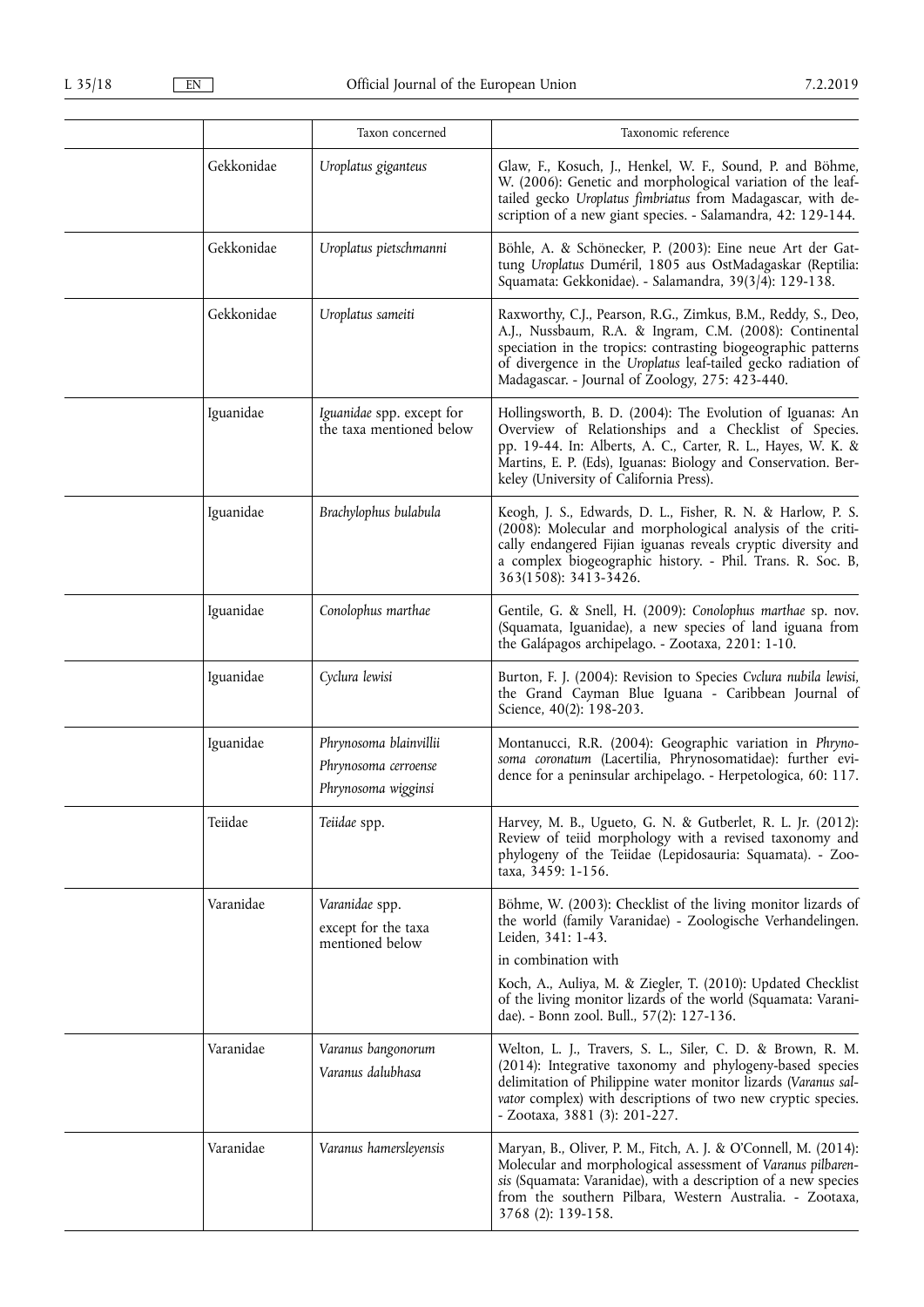|                  |            | Taxon concerned                                                                                                                                                                                                                                                                                                          | Taxonomic reference                                                                                                                                                                                                                                          |
|------------------|------------|--------------------------------------------------------------------------------------------------------------------------------------------------------------------------------------------------------------------------------------------------------------------------------------------------------------------------|--------------------------------------------------------------------------------------------------------------------------------------------------------------------------------------------------------------------------------------------------------------|
|                  | Varanidae  | Varanus nesterovi                                                                                                                                                                                                                                                                                                        | Böhme, W., Ehrlich, K., Milto, K. D., Orlov, N. & Scholz,<br>S. (2015): A new species of desert monitor lizard (Varanidae:<br>Varanus: Psammosaurus) from the western Zagros region<br>(Iraq, Iran). - Russian Journal of Herpetology, 22 (1): 41-52.        |
|                  | Varanidae  | Varanus samarensis                                                                                                                                                                                                                                                                                                       | Koch, A., Gaulke, M. & Böhme, W. (2010): Unravelling the<br>underestimated diversity of Philippine water monitor lizards<br>(Squamata: Varanus salvator complex), with the description of<br>two new species and a new subspecies. - Zootaxa,<br>2446: 1-54. |
|                  | Varanidae  | Varanus sparnus                                                                                                                                                                                                                                                                                                          | Doughty, P., Kealley, L., Fitch, A. & Donnellan, S. C. (2014):<br>A new diminutive species of Varanus from the Dampier Pe-<br>ninsula, western Kimberley region, Western Australia. - Re-<br>cords of the Western Australian Museum, 29: 128-140.            |
| <b>SERPENTES</b> |            | Loxocemidae spp.<br>Pythonidae spp.<br>Boidae spp.<br>Bolyeriidae spp.<br>Tropidophiidae spp.<br>Viperidae spp.<br>except for the retention of<br>the genera Acrantophis,<br>Sanzinia, Calabaria,<br>Lichanura, the recognition<br>of Epicrates maurus as valid<br>species and except for the<br>species mentioned below | McDiarmid, R. W., Campbell, J. A. & Touré, T. A. (1999):<br>Snake Species of the World. A Taxonomic and Geographic<br>Reference. Volume 1, Washington, DC. (The Herpetologists'<br>League).                                                                  |
|                  | Boidae     | Candoia paulsoni<br>Candoia superciliosa                                                                                                                                                                                                                                                                                 | Smith, H. M., Chiszar, d., Tepedelen, K. & van Breukelen,<br>F. (2001): A revision of the bevelnosed boas (Candoia carinata<br>complex) (Reptilia: Serpentes). - Hamadryad, 26(2): 283-315.                                                                  |
|                  | Boidae     | Corallus batesii                                                                                                                                                                                                                                                                                                         | Henderson, R. W., Passos, P. & Feitosa, D. (2009); Geo-<br>graphic variation in the Emerald Treeboa, Corallus caninus<br>(Squamata: Boidae). - Copeia, 2009 (3): 572-582.                                                                                    |
|                  | Boidae     | Epicrates crassus<br>Epicrates assisi<br>Epicrates alvarezi                                                                                                                                                                                                                                                              | Passos, P. & Fernandes, R. (2008): Revision of the Epicrates<br>cenchria complex (Serpentes: Boidae). - Herpetol. Mono-<br>graphs, 22: 1-30.                                                                                                                 |
|                  | Boidae     | Eryx borrii                                                                                                                                                                                                                                                                                                              | Lanza, B. & Nistri, A. (2005): Somali Boidae (genus Eryx<br>Daudin 1803) and Pythonidae (genus Python Daudin 1803)<br>(Reptilia Serpentes). - Tropical Zoology, 18(1): 67-136.                                                                               |
|                  | Boidae     | Eunectes beniensis                                                                                                                                                                                                                                                                                                       | Dirksen, L. (2002): Anakondas. NTV Wissenschaft.                                                                                                                                                                                                             |
|                  | Colubridae | Xenochrophis piscator<br>Xenochrophis schnurrenbergeri<br>Xenochrophis tytleri                                                                                                                                                                                                                                           | Vogel, G. & David, P. (2012): A revision of the species group<br>of Xenochrophis piscator (Schneider, 1799) (Squamata: Natrici-<br>dae). - Zootaxa, 3473: 1-60.                                                                                              |
|                  | Elapidae   | Micrurus ruatanus                                                                                                                                                                                                                                                                                                        | McCranie, J. R. (2015): A checklist of the amphibians and<br>reptiles of Honduras, with additions, comments on taxon-<br>omy, some recent taxonomic decisions, and areas of further<br>studies needed. - Zootaxa, 3931 (3): 352-386.                         |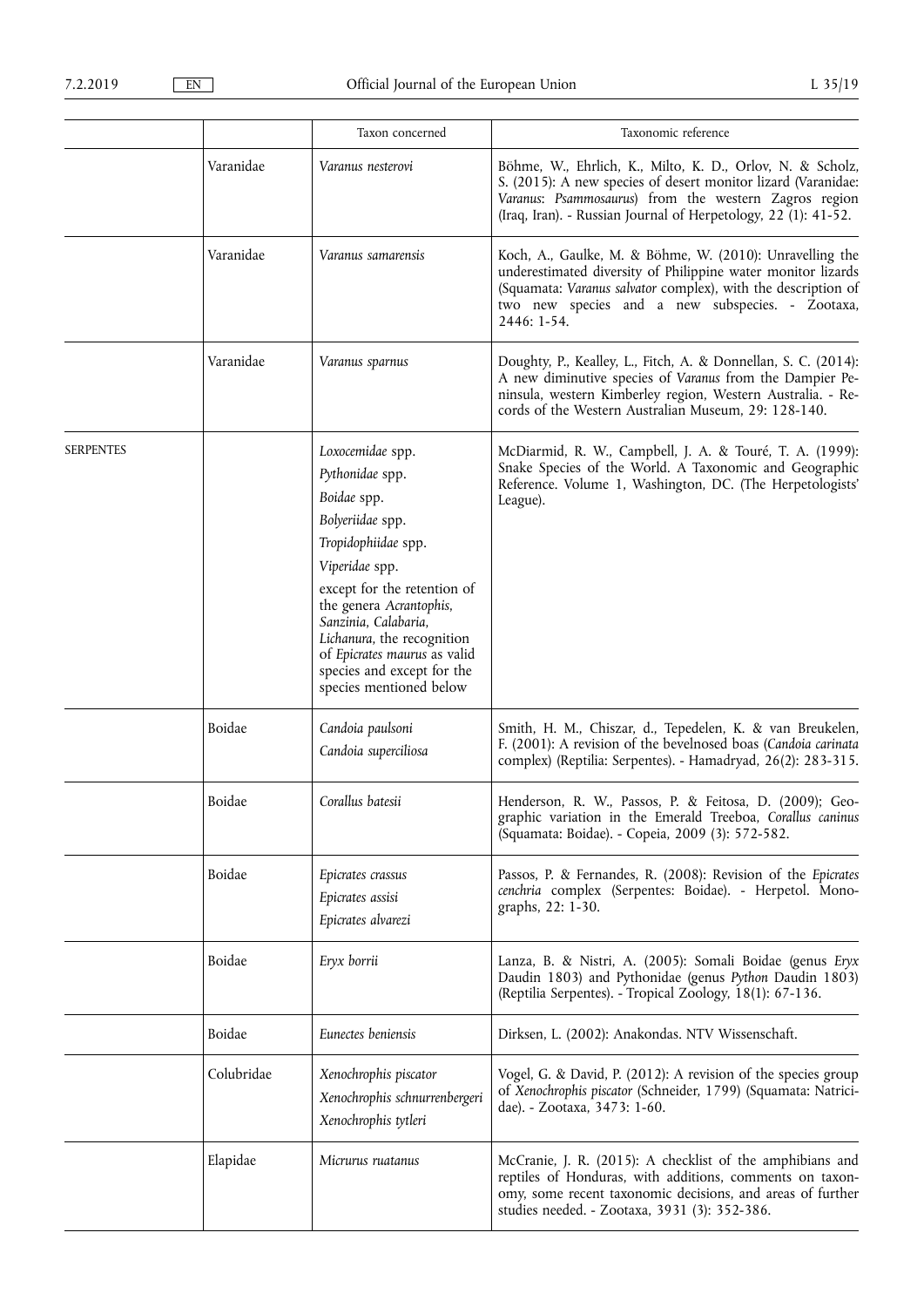|                | Taxon concerned                                                                                                                 | Taxonomic reference                                                                                                                                                                                                                                                |
|----------------|---------------------------------------------------------------------------------------------------------------------------------|--------------------------------------------------------------------------------------------------------------------------------------------------------------------------------------------------------------------------------------------------------------------|
| Elapidae       | Naja atra<br>Naja kaouthia                                                                                                      | Wüster, W. (1996): Taxonomic change and toxinology: sys-<br>tematic revisions of the Asiatic cobras (Naja naja species<br>complex) - Toxicon, 34: 339-406.                                                                                                         |
| Elapidae       | Naja mandalayensis                                                                                                              | Slowinski, J. B. & Wüster, W. (2000.): A new cobra (Elapidae:<br>Naia) from Myanmar (Burma) - Herpetologica, 56: 257-270.                                                                                                                                          |
| Elapidae       | Naja oxiana<br>Naja philippinensis<br>Naja sagittifera<br>Naja samarensis<br>Naja siamensis<br>Naja sputatrix<br>Naja sumatrana | Wüster, W. (1996): Taxonomic change and toxinology: sys-<br>tematic revisions of the Asiatic cobras (Naja naja species<br>complex) - Toxicon, 34: 339-406.                                                                                                         |
| Pythonidae     | Leiopython bennettorum<br>Leiopython biakensis<br>Leiopython fredparkeri<br>Leiopython huonensis<br>Leiopython hoserae          | Schleip, W. D. (2008): Revision of the genus Leiopython<br>Hubrecht 1879 (Serpentes: Pythonidae) with the redescrip-<br>tion of taxa recently described by Hoser (2000) and the de-<br>scription of new species. - Journal of Herpetology, 42(4):<br>645-667.      |
| Pythonidae     | Morelia clastolepis<br>Morelia kinghorni<br>Morelia nauta<br>Morelia tracyae                                                    | Harvey, M. B., Barker, D. B., Ammerman, L. K. & Chippin-<br>dale, P. T. (2000): Systematics of pythons of the Morelia<br>amethistina complex (Serpentes: Boidae) with the descrip-<br>tion of three new species - Herpetological Monographs,<br>14: 139-185.       |
| Pythonidae     | Python bivittatus                                                                                                               | Jacobs, H. J., Auliya, M. & Böhme, W. (2009): Zur Taxono-<br>mie des Dunklen Tigerpythons, Python molurus bivittatus<br>KUHL, 1820, speziell der Population von Sulawesi. -<br>Sauria, 31: 5-16.                                                                   |
| Pythonidae     | Python breitensteini<br>Python brongersmai                                                                                      | Keogh, J. S., Barker, D. G. & Shine, R. 2001. Heavily exploited<br>but poorly known: systematics and biogeography of com-<br>mercially harvested pythons (Python curtus group) in South-<br>east Asia — Biological Journal of the Linnean Society, 73:<br>113-129. |
| Pythonidae     | Python kyaiktiyo                                                                                                                | Zug, G.R., Grotte, S. W. & Jacobs, J. F. (2011): Pythons in<br>Burma: Short-tailed python (Reptilia: Squamata). - Proc. biol.<br>Soc. Washington, 124(2): 112-136.                                                                                                 |
| Pythonidae     | Python natalensis                                                                                                               | Broadley, D. G. (1999): The southern African python, Python<br>natalensis A. Smith 1840, is a valid species. - African Herp<br>News, 29: 31-32.                                                                                                                    |
| Tropidophiidae | Tropidophis spp.<br>except for the taxa<br>mentioned below                                                                      | Hedges, S.B. (2002): Morphological variation and the definit-<br>ion of species in the snake genus Tropidophis (Serpentes, Tro-<br>pidophiidae). - Bulletin of the Natural History Museum, Lon-<br>don (Zoology), 68 (2): 83-90.                                   |
| Tropidophiidae | Tropidophis celiae                                                                                                              | Hedges, B. S., Estrada, A. R. & Diaz, L. M. (1999): New snake<br>(Tropidophis) from western Cuba - Copeia, 1999(2): 376-381.                                                                                                                                       |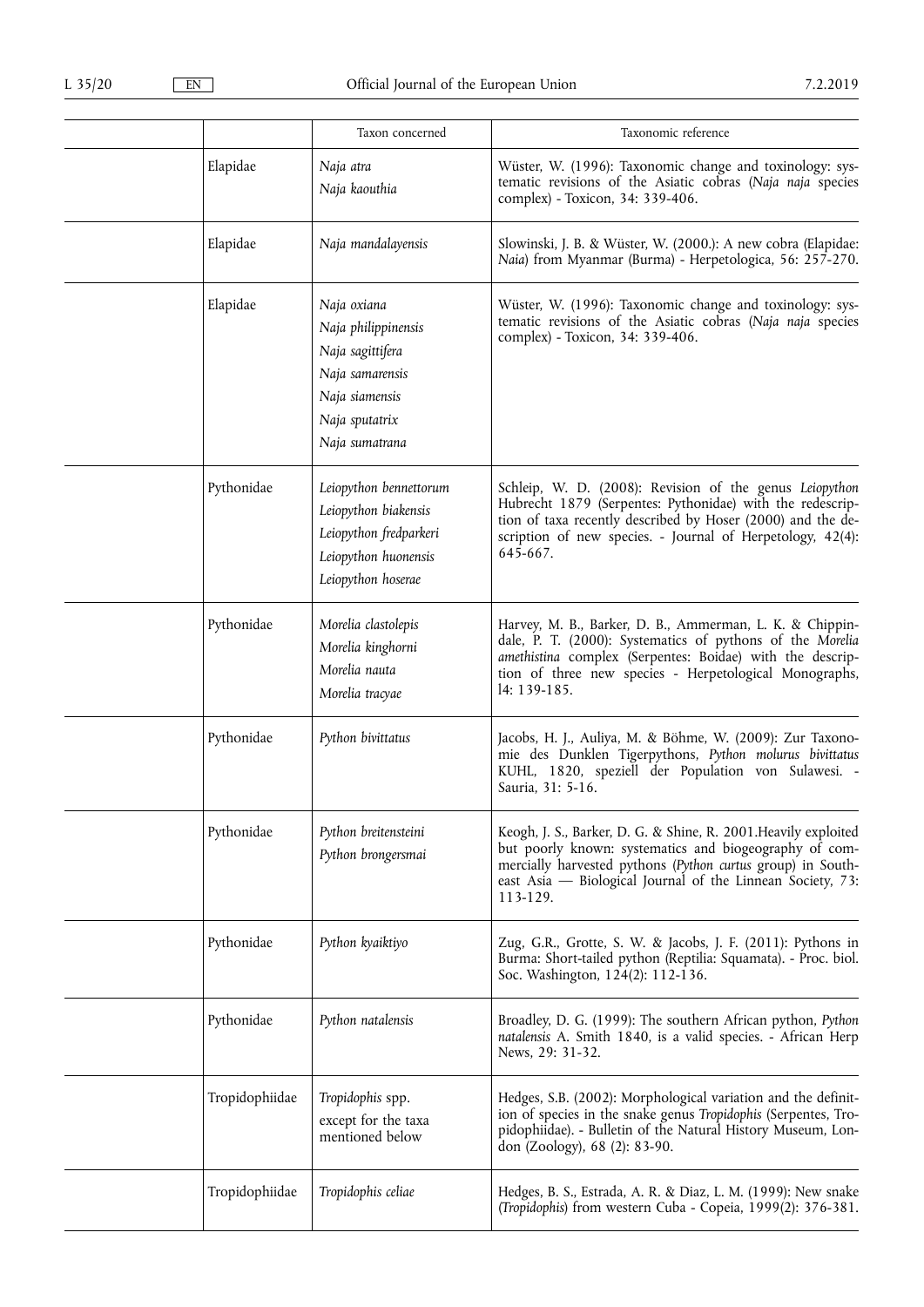|                   |                | Taxon concerned                                                                                                                                                                                                                                             | Taxonomic reference                                                                                                                                                                                                                                                                                                                               |
|-------------------|----------------|-------------------------------------------------------------------------------------------------------------------------------------------------------------------------------------------------------------------------------------------------------------|---------------------------------------------------------------------------------------------------------------------------------------------------------------------------------------------------------------------------------------------------------------------------------------------------------------------------------------------------|
|                   | Tropidophiidae | Tropidophis grapiuna                                                                                                                                                                                                                                        | Curcio, F. F., Sales Nunes, P. M., Suzart Argolo, A. J., Skuk,<br>G. & Rodrigues, M. T. (2012): Taxonomy of the South Amer-<br>ican dwarf boas of the genus Tropidophis Bibron, 1840, with<br>the description of two new species from the Atlantic forest<br>Tropidophiidae). - Herpetological<br>(Serpentes:<br>Mono-<br>graphs, 26 (1): 80-121. |
|                   | Tropidophiidae | Tropidophis hendersoni                                                                                                                                                                                                                                      | Hedges, B. S. & Garrido, O. (2002): A new snake of the<br>genus Tropidophis (Tropidophiidae) from Eastern Cuba - Jour-<br>nal of Herpetology, 36:157-161.                                                                                                                                                                                         |
|                   | Tropidophiidae | Tropidophis morenoi                                                                                                                                                                                                                                         | Hedges, B. S., Garrido, O. & Diaz, L. M. (2001): A new<br>banded snake of the genus Tropidophis (Tropidophiidae) from<br>north-central Cuba - Journal of Herpetology, 35: 615-617.                                                                                                                                                                |
|                   | Tropidophiidae | Tropidophis preciosus                                                                                                                                                                                                                                       | Curcio, F. F., Sales Nunes, P. M., Suzart Argolo, A. J., Skuk,<br>G. & Rodrigues, M. T. (2012): Taxonomy of the South Amer-<br>ican dwarf boas of the genus Tropidophis Bibron, 1840, with<br>the description of two new species from the Atlantic forest<br>(Serpentes: Tropidophiidae). - Herpetological<br>Mono-<br>graphs, 26 (1): 80-121.    |
|                   | Tropidophiidae | Tropidophis spiritus                                                                                                                                                                                                                                        | Hedges, B. S. & Garrido, O. (1999): A new snake of the<br>genus Tropidophis (Tropidophiidae) from central Cuba - Jour-<br>nal of Herpetology, 33: 436-441.                                                                                                                                                                                        |
|                   | Tropidophiidae | Tropidophis xanthogaster                                                                                                                                                                                                                                    | Domínguez, M., Moreno, L. V. & Hedges, S. B. (2006):<br>A new snake of the genus Tropidophis (Tropidophiidae) from<br>the Guanahacabibes Peninsula of Western Cuba. - Amphibia-<br>Reptilia, 27(3): 427-432.                                                                                                                                      |
| <b>TESTUDINES</b> |                | Testudines order names                                                                                                                                                                                                                                      | Wermuth, H. & Mertens, R. (1996) (reprint): Schildkröte,<br>Krokodile, Brückenechsen. xvii + 506 pp. Jena (Gustav<br>Fischer Verlag).                                                                                                                                                                                                             |
|                   |                | species and family names<br>- with the exception of<br>the retention of the<br>following names Mauremys<br>iversoni, Mauremys pritchardi,<br>Ocadia glyphistoma, Ocadia<br>philippeni, Sacalia<br>pseudocellata, and except for<br>the taxa mentioned below | Fritz, U. & Havaš, P. (2007): Checklist of Chelonians of the<br>World. - Vertebrate Zoology, 57(2): 149-368. Dresden. ISSN<br>1864-5755 [without its appendix]                                                                                                                                                                                    |
|                   | Emydidae       | Graptemys pearlensis                                                                                                                                                                                                                                        | Ennen, J. R., Lovich, J. E., Kreiser, B. R., Selman, W. & Qualls,<br>C. P. (2010): Genetic and morphological variation between<br>populations of the Pascagoula Map Turtle (Graptemys gib-<br>bonsi) in the Pearl and Pascagoula Rivers with description of<br>a new species. - Chelonian Conservation and Biol-<br>ogy, 9(1): 98-113.            |
|                   | Geoemydidae    | Batagur affinis                                                                                                                                                                                                                                             | Praschag, P., Sommer, R. S., McCarthy, C., Gemel, R. & Fritz,<br>U. (2008): Naming one of the world's rarest chelonians, the<br>southern Batagur. - Zootaxa, 1758: 61-68.                                                                                                                                                                         |
|                   | Geoemydidae    | Batagur borneoensis,<br>Batagur dhongoka,<br>Batagur kachuga,<br>Batagur trivittata                                                                                                                                                                         | Praschag, P., Hundsdörfer, A. K. & Fritz, U. (2007): Phylo-<br>geny and taxonomy of endangered South and South-east<br>Asian freshwater turtles elucidates by mtDNA sequence var-<br>iation (Testudines: Geoemydidae: Batagur, Callagur, Hardella,<br>Kachuga, Pangshura). - Zoologica Scripta, 36: 429-442.                                      |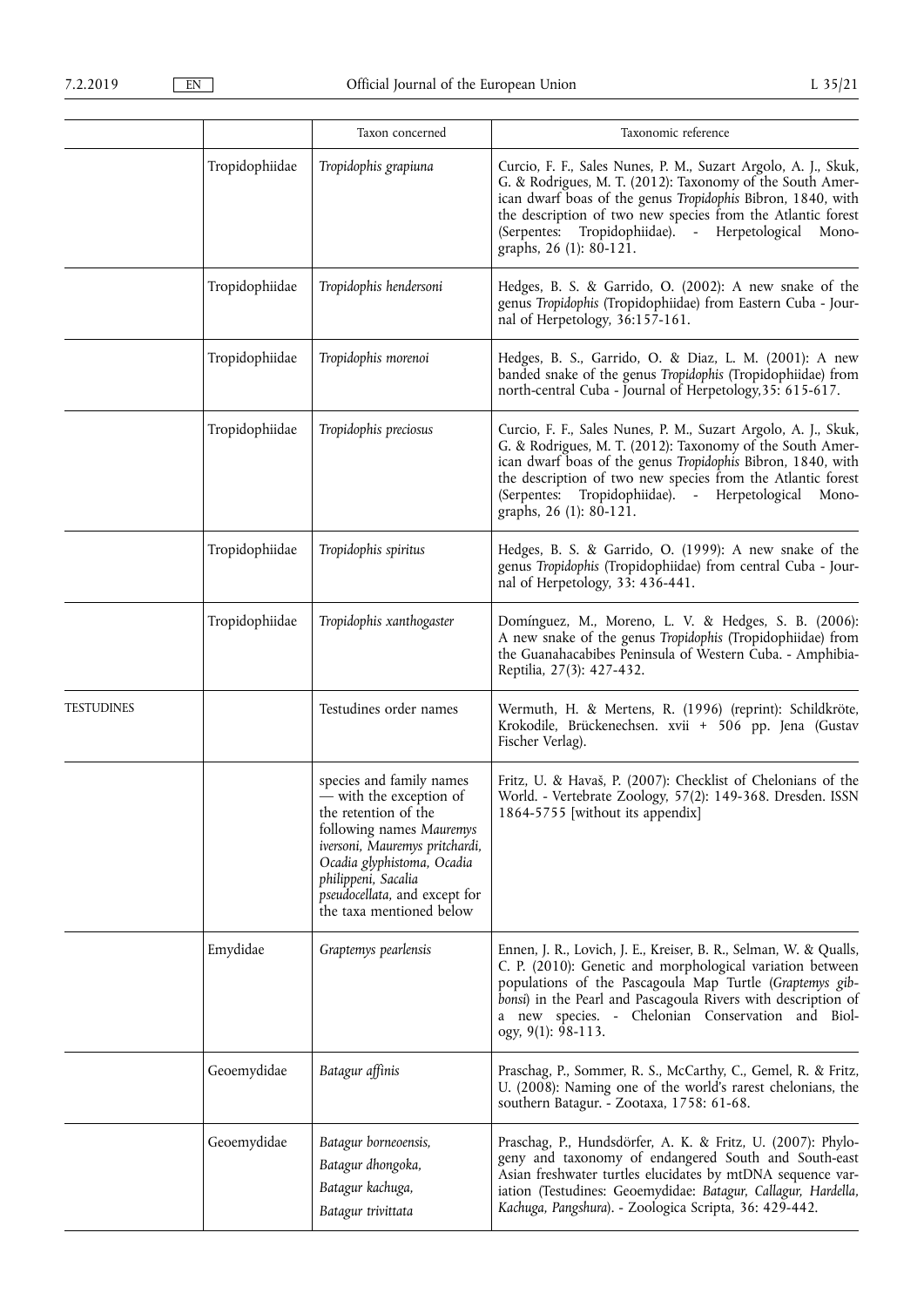|              | Taxon concerned                                                                | Taxonomic reference                                                                                                                                                                                                                                                                                                                                                                                      |
|--------------|--------------------------------------------------------------------------------|----------------------------------------------------------------------------------------------------------------------------------------------------------------------------------------------------------------------------------------------------------------------------------------------------------------------------------------------------------------------------------------------------------|
| Geoemydidae  | Cuora bourreti<br>Cuora picturata                                              | Spinks, P.Q., Thomson, R.C., Zhang, Y.P., Che, J., Wu, Y. &<br>Shaffer, H.B. (2012): Species boundaries and phylogenetic re-<br>lationships in the critically endangered Asian box turtle<br>genus Cuora. - Molecular Phylogenetics and Evolu-<br>tion, 63: 656-667. doi:10.1016/j.ympev.2012.02.014.                                                                                                    |
| Geoemydidae  | Cyclemys enigmatica,<br>Cyclemys fusca<br>Cyclemys gemeli<br>Cyclemys oldhamii | Fritz, U., Guicking, D., Auer, M., Sommer, R. s., Wink, M. &<br>Hundsdörfer, A. K. (2008): Diversity of the Southeast Asian<br>leaf turtle genus Cyclemys: how many leaves on its tree of<br>life? - Zoologica Scripta, 37: 367-390.                                                                                                                                                                     |
| Geoemydidae  | Mauremys reevesii                                                              | Barth, D., Bernhard, D., Fritzsch, G. & U. Fritz (2004):<br>The freshwater turtle genus Mauremys (Testudines, Geoemy-<br>didae) - a textbook example of an east-west disjunction or<br>a taxonomic misconcept? - Zoologica Scripta, 33: 213-221.                                                                                                                                                         |
| Testudinidae | Centrochelys sulcata                                                           | Turtle Taxonomy Working Group [van Dijk, P. P., Iverson,<br>J. B., Rhodin, A. G. J., Shaffer, H. B. & Bour, R.] (2014): Tur-<br>tles of the world, 7th edition: Annotated checklist of taxon-<br>omy, synonymy, distribution with maps, and conservation<br>status. 000. v7. - Chelonian Research Monographs, 5 doi:<br>10.3854/crm.5.000.checklist.v7.2014.                                             |
| Testudinidae | Chelonoidis carbonarius<br>Chelonoidis denticulatus<br>Chelonoidis niger       | Olson, S.L. & David, N. (2014): The gender of the tortoise<br>genus Chelonoidis Fitzinger, 1835 (Testudines: Testudinidae). -<br>Proceedings of the Biological Society of Washington, 126(4):<br>393-394.                                                                                                                                                                                                |
| Testudinidae | Gopherus morafkai                                                              | Murphy, R. W., Berry, K. H., Edwards, T., Levitón, A. E., La-<br>throp, A. & Riedle, J. D. (2011): The dazed and confused<br>identity of Agassiz's land tortoise, Gopherus agassizii (Testu-<br>dines, Testudinidae) with the description of a new species,<br>and its consequences for conservation. - Zookeys,<br>113: 39-71.                                                                          |
| Testudinidae | Homopus solus                                                                  | Branch, W. R. (2007): A new species of tortoise of the genus<br>Homopus (Chelonia: Testudinidae) from southern Namibia. -<br>African Journal of Herpetology, 56(1): 1-21.                                                                                                                                                                                                                                |
| Testudinidae | Kinixys nogueyi<br>Kinixys zombensis                                           | Kindler, C., Branch, W. R., Hofmeyr, M. D., Maran, J.,<br>Široký, P., Vences, M., Harvey, J., Hauswaldt, J. S., Schleicher,<br>A., Stuckas, H. & Fritz, U. (2012): Molecular phylogeny of<br>African hinge-back tortoises (Kinixys): implications for phylo-<br>geography and taxonomy (Testudines: Testudinidae). - Jour-<br>nal of Zoological Systematics and Evolutionary Re-<br>search, 50: 192-201. |
| Trionychidae | Lissemys ceylonensis                                                           | Praschag, P., Stuckas, H., Päckert, M., Maran, J. & Fritz,<br>U. (2011): Mitochondrial DNA sequences suggest a revised<br>taxonomy of Asian flapshell turtles (Lissemys Smith, 1931)<br>and the validity of previously unrecognized taxa (Testudines:<br>Trionychidae). - Vertebrate Zoology, 61(1): 147-160.                                                                                            |
| Trionychidae | Nilssonia gangeticus<br>Nilssonia hurum<br>Nilssonia nigricans                 | Praschag, P., Hundsdörfer, A.K., Reza, A.H.M.A. & Fritz,<br>U. (2007): Genetic evidence for wildliving Aspideretes nigri-<br>cans and a molecular phylogeny of South Asian softshell tur-<br>tles (Reptilia: Trionychidae: Aspideretes, Nilssonia). - Zoologica<br>Scripta, 36:301-310.                                                                                                                  |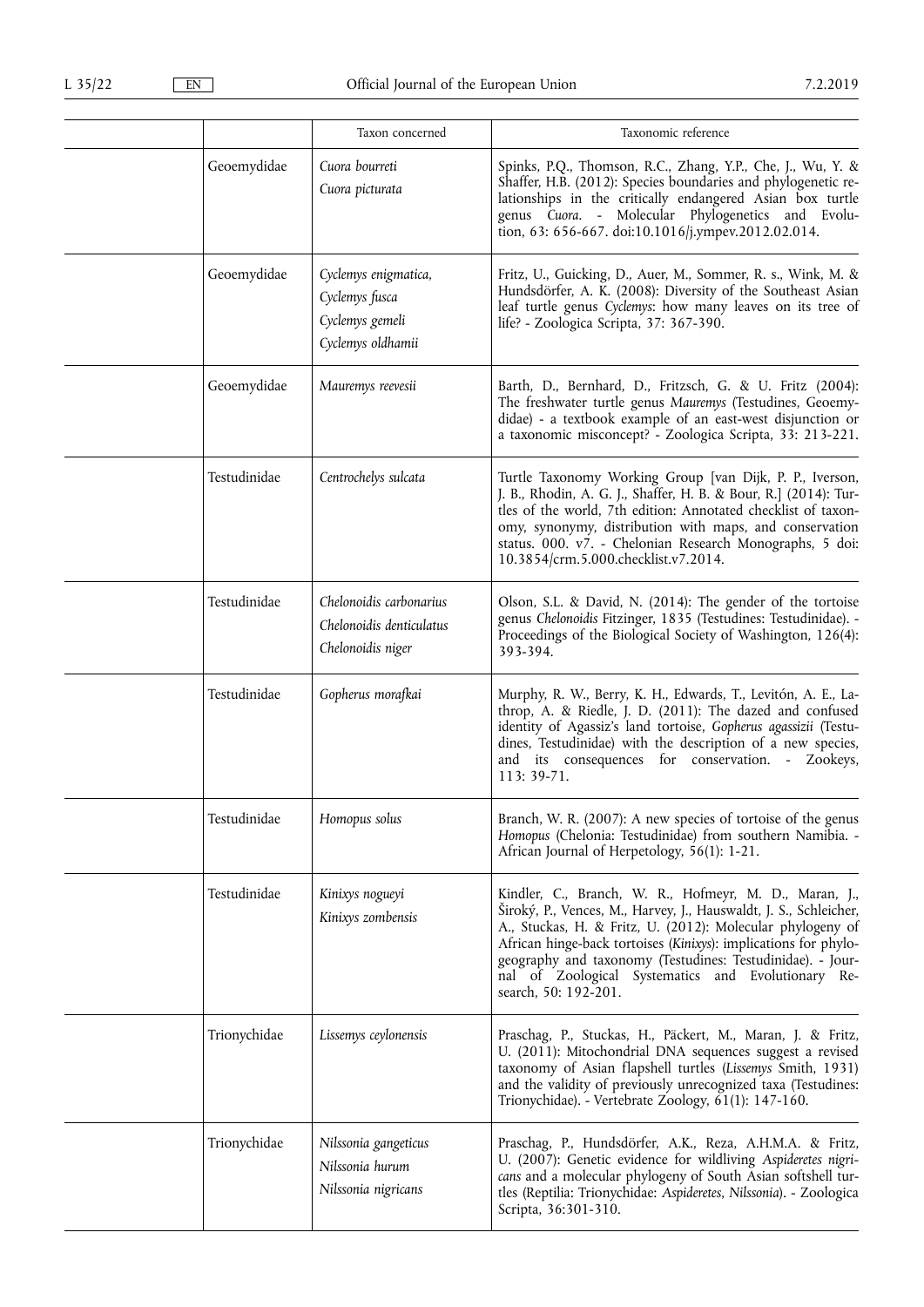|                        |              | Taxon concerned                                        | Taxonomic reference                                                                                                                                                                                                                                                                                                                                                                                                                                                                        |
|------------------------|--------------|--------------------------------------------------------|--------------------------------------------------------------------------------------------------------------------------------------------------------------------------------------------------------------------------------------------------------------------------------------------------------------------------------------------------------------------------------------------------------------------------------------------------------------------------------------------|
| AMPHIBIA               |              |                                                        |                                                                                                                                                                                                                                                                                                                                                                                                                                                                                            |
|                        |              | Amphibia spp.                                          | Taxonomic Checklist of Amphibian Species listed in the<br>CITES Appendices and the Annexes of EC Regulation (EC)<br>No 338/97. Species information extracted from Frost,<br>D. R. (ed.) (2015), Amphibian Species of the World: a taxo-<br>nomic and geographic reference, an online reference<br>(http://research.amnh.org/herpetology/amphibia/index.html)<br>Version 6.0 as of May 2015 with additional comments by<br>the Nomenclature Specialist of the CITES Animals Commit-<br>tee. |
|                        |              | ELASMOBRANCHII, ACTINOPTERI, COELACANTHI AND DIPNEUSTI |                                                                                                                                                                                                                                                                                                                                                                                                                                                                                            |
|                        |              | All fish species, except the<br>genus Hippocampus      | Taxonomic Checklist of Fish species listed in the CITES<br>Appendices and the Annexes of EC Regulation 338/97<br>(Elasmobranchii, Actinopteri, Coelacanthi, and Dipneusti,<br>except the genus Hippocampus). Information extracted<br>from Eschmeyer, W.N. & Fricke, R. (eds.): Catalog of<br>reference<br>Fishes,<br>an<br>online<br>(http://researcharchive.<br>calacademy.org/research/Ichthyology/catalog/fishcatmain.<br>asp), version update from 3 February 2015.                   |
| <b>SYNGNATHIFORMES</b> | Syngnathidae | Hippocampus spp.                                       | Horne, M. L. (2001): A new seahorse species (Syngnathidae:<br>Hippocampus) from the Great Barrier Reef - Records of the<br>Australian Museum, 53: 243-246.                                                                                                                                                                                                                                                                                                                                 |
|                        |              |                                                        | Kuiter, R. H. (2001): Revision of the Australian seahorses of<br>the genus Hippocampus (Syngnathiformes: Syngnathidae)<br>with a description of nine new species - Records of the Aus-<br>tralian Museum, 53: 293-340.                                                                                                                                                                                                                                                                     |
|                        |              |                                                        | Kuiter, R. H. (2003): A new pygmy seahorse (Pisces: Syng-<br>nathidae: Hippocampus) from Lord Howe Island - Records of<br>the Australian Museum, 55: 113-116.                                                                                                                                                                                                                                                                                                                              |
|                        |              |                                                        | Lourie, S. A. & Randall, J. E. (2003): A new pygmy seahorse,<br>Hippocampus denise (Teleostei: Syngnathidae), from the Indo-<br>Pacific — Zoological Studies, 42: 284-291.                                                                                                                                                                                                                                                                                                                 |
|                        |              |                                                        | Lourie, S. A., Vincent, A. C. J. & Hall, H. J. (1999): Seahorses.<br>An identification guide to the world's species and their con-<br>servation. Project Seahorse (ISBN 0 9534693 0 1) (Second<br>edition available on CD-ROM).                                                                                                                                                                                                                                                            |
|                        | Syngnathidae | Hippocampus dahli                                      | Kuiter, R. H. (2001): Revision of the Australian seahorses of<br>the genus Hippocampus (Syngnathiformes: Syngnathidae)<br>with a description of nine new species - Records of the Aus-<br>tralian Museum, 53: 293-340.                                                                                                                                                                                                                                                                     |
|                        | Syngnathidae | Hippocampus debelius                                   | Gomon, M. F. & Kuiter, R. H. (2009): Two new pygmy sea-<br>horses (Teleostei: Syngnathidae: Hippocampus) from the Indo-<br>West Pacific. - Aqua, Int. J. of Ichthyology, 15(1): 37-44.                                                                                                                                                                                                                                                                                                     |
|                        | Syngnathidae | Hippocampus paradoxus                                  | Foster, R. & Gomon, M. F. (2010): A new seahorse (Teleos-<br>tei: Syngnathidae: Hippocampus) from south-western Austra-<br>lia. - Zootaxa, 2613: 61-68.                                                                                                                                                                                                                                                                                                                                    |
|                        | Syngnathidae | Hippocampus patagonicus                                | Piacentino, G. L. M. and Luzzatto, D. C. (2004): Hippocampus<br>patagonicus sp. nov., new seahorse from Argentina (Pisces,<br>Syngnathiformes). - Revista del Museo Argentino de Ciencias<br>Naturales, 6(2): 339-349.                                                                                                                                                                                                                                                                     |
|                        | Syngnathidae | Hippocampus planifrons                                 | Kuiter, R. H. (2001): Revision of the Australian seahorses of<br>the genus Hippocampus (Syngnathiformes: Syngnathidae)<br>with a description of nine new species - Records of the Aus-<br>tralian Museum, 53: 293-340.                                                                                                                                                                                                                                                                     |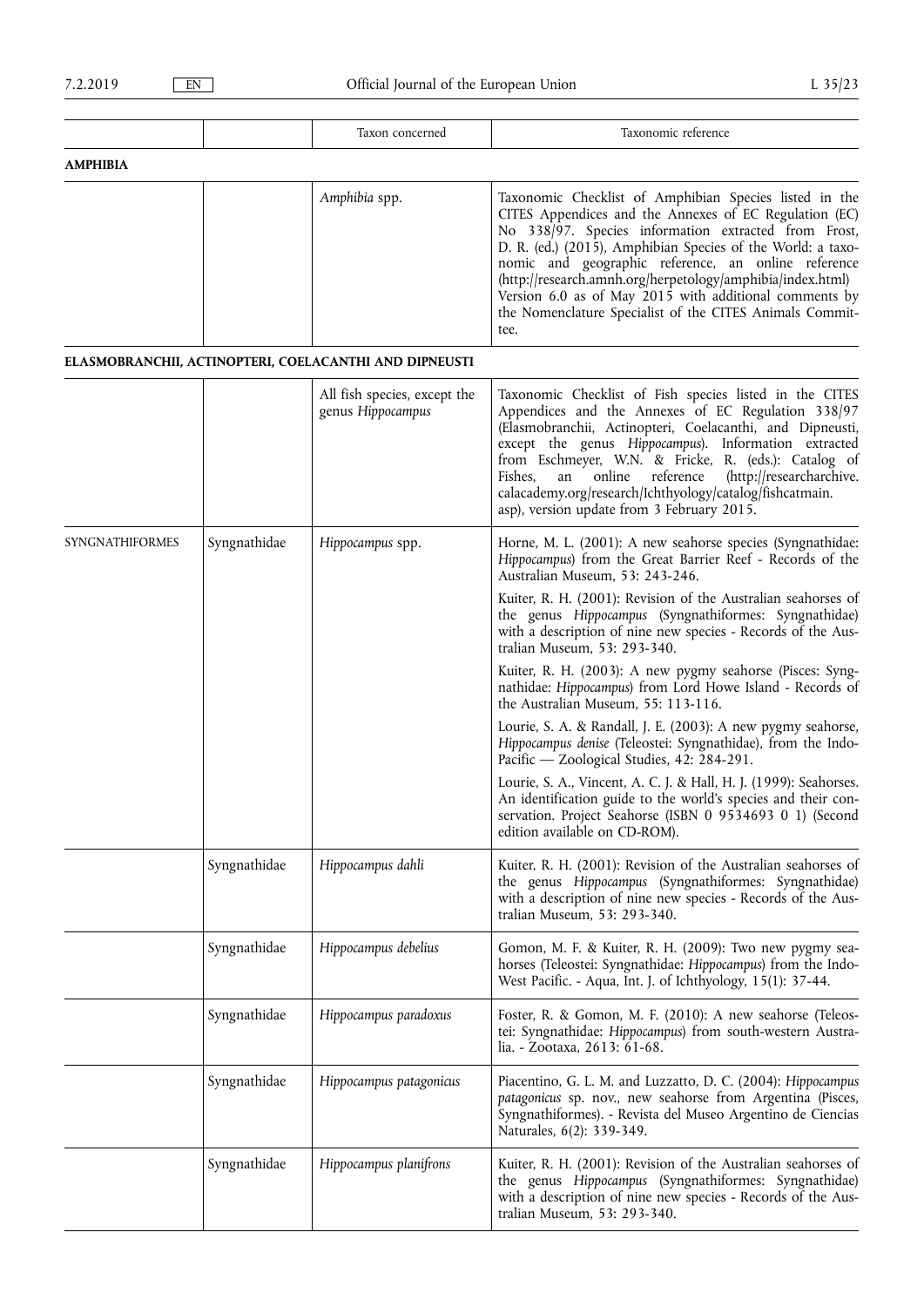|              | Taxon concerned                              | Taxonomic reference                                                                                                                                                                    |
|--------------|----------------------------------------------|----------------------------------------------------------------------------------------------------------------------------------------------------------------------------------------|
| Syngnathidae | Hippocampus pontohi                          | Lourie, S. A. & Kuiter, R. H. (2008): Three new pygmy sea-<br>horse species from Indonesia (Teleostei: Syngnathidae: Hippo-<br>campus). - Zootaxa, 1963: 54-68.                        |
| Syngnathidae | Hippocampus satomiae<br>Hippocampus severnsi | Lourie, S. A. & Kuiter, R. H. (2008): Three new pygmy sea-<br>horse species from Indonesia (Teleostei: Syngnathidae: Hippo-<br>campus). - Zootaxa, 1963: 54-68.                        |
| Syngnathidae | Hippocampus tyro                             | Randall, J. & Lourie, S. A. (2009): Hippocampus tyro, a new<br>seahorse (Gasterosteiformes: Syngnathidae) from the Sey-<br>chelles. - Smithiana Bulletin, 10: 19-21.                   |
| Syngnathidae | Hippocampus waleanus                         | Gomon, M. F. & Kuiter, R. H. (2009): Two new pygmy sea-<br>horses (Teleostei: Syngnathidae: Hippocampus) from the Indo-<br>West Pacific. - Aqua, Int. J. of Ichthyology, 15(1): 37-44. |

# **ARACHNIDA**

| <b>ARANEAE</b>    | Theraphosidae | Aphonopelma albiceps<br>Aphonopelma pallidum<br>Brachypelma spp.<br>except for the taxa<br>mentioned below | Taxonomic Checklist of CITES listed Spider Species, informa-<br>tion extracted from Platnick, N. (2006), The World Spider<br>Catalog, an online reference, Version 6.5 as of 7 April 2006.                                                                                                               |
|-------------------|---------------|------------------------------------------------------------------------------------------------------------|----------------------------------------------------------------------------------------------------------------------------------------------------------------------------------------------------------------------------------------------------------------------------------------------------------|
|                   | Theraphosidae | Brachypelma ruhnaui lumped<br>with Brachypelma albiceps<br>treated as Aphonopelma<br>albiceps under CITES  | Platnick, N. I. (2014): The World Spider Catalogue, V15.<br>http://platnick.sklipkani.cz/html/                                                                                                                                                                                                           |
|                   | Theraphosidae | Brachypelma kahlenbergi                                                                                    | Rudloff, J.-P. (2008): Eine neue Brachypelma-Art aus Mex-<br>iko (Araneae: Mygalomorphae: Theraphosidae: Theraphosi-<br>nae). - Arthropoda, 16(2): 26-30.                                                                                                                                                |
| <b>SCORPIONES</b> | Scorpionidae  | Pandinus spp.<br>except for the taxon<br>mentioned below                                                   | Lourenco, W. R. & Cloudsley-Thompson, J. C. (1996): Recog-<br>nition and distribution of the scorpions of the genus Pandi-<br>nus Thorell, 1876 accorded protection by the Washington<br>Convention - Biogeographica, 72(3): 133-143.                                                                    |
|                   |               | Pandinus roeseli                                                                                           | Lourenco, W. R. (2014): Further considerations on the ident-<br>ity and distribution of Pandinus imperator (C. L. Koch, 1841)<br>and description of a new species from Cameroon (Scor-<br>piones: Scorpionidae). - Entomologische Mitteilungen aus<br>dem Zoologischen Museum Hamburg, 17(192): 139-151. |

# **INSECTA**

| <b>COLEOPTERA</b>  | Lucanidae    | Colophon spp.                                          | Bartolozzi, L. (2005): Description of two new stag beetle<br>species from South Africa (Coleoptera: Lucanidae). - African<br>Entomology, 13(2): 347-352. |
|--------------------|--------------|--------------------------------------------------------|----------------------------------------------------------------------------------------------------------------------------------------------------------|
| <b>LEPIDOPTERA</b> | Papilionidae | Ornithoptera spp.<br>Trogonoptera spp.<br>Troides spp. | Matsuka, H. (2001): Natural History of Birdwing Butterflies.<br>367 pp. Tokyo (Matsuka Shuppan). (ISBN 4-9900697-0-6).                                   |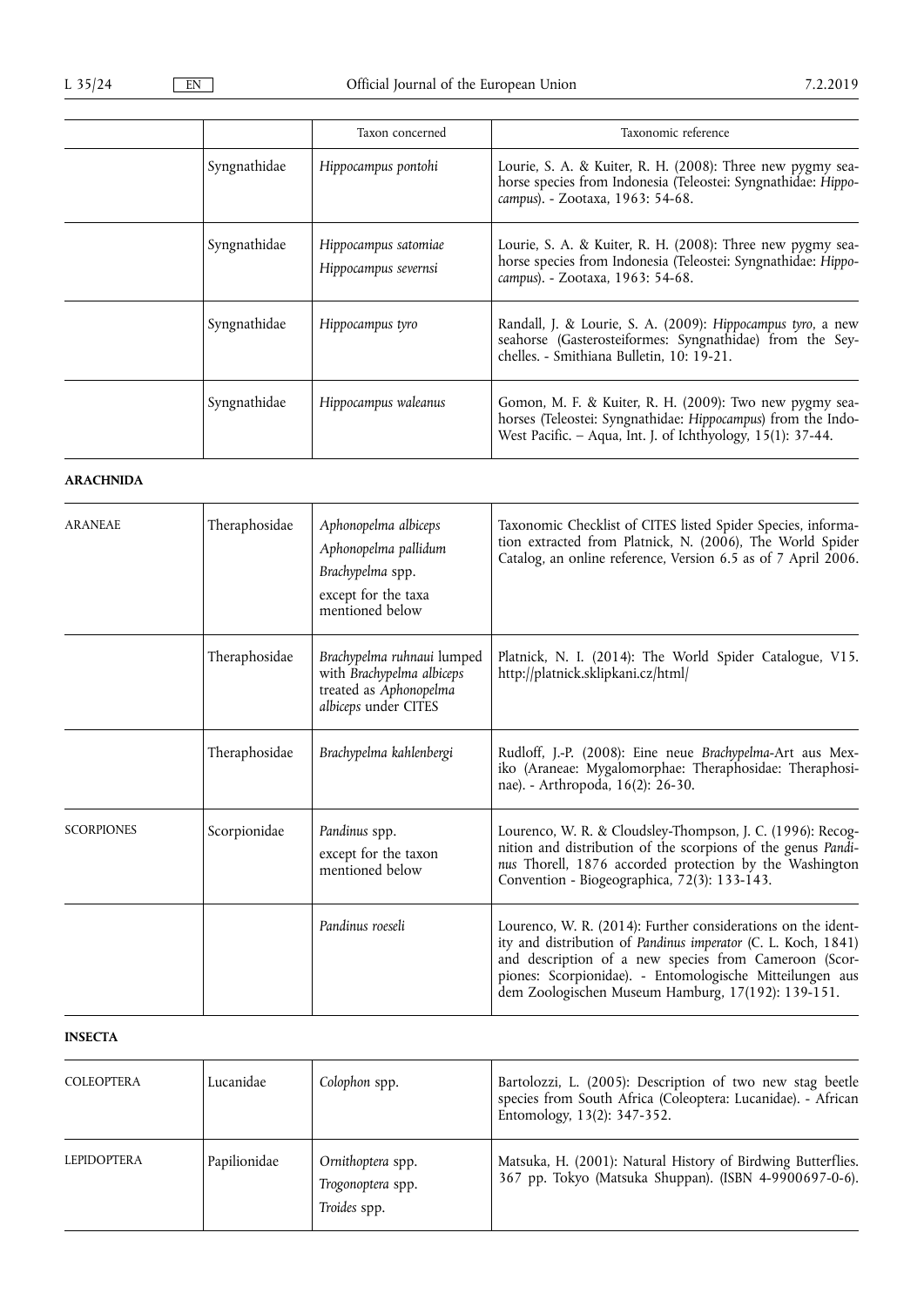|--|

|                      |  | $\sim$<br>$12 \text{v} \alpha$ r<br>concerned<br>ıал<br>. | 25000000000<br>reference<br>⊥u⊿ |
|----------------------|--|-----------------------------------------------------------|---------------------------------|
| <b>HIDHIDINAIDEA</b> |  |                                                           |                                 |

## **HIRUDINOIDEA**

| ARHYNCHOBDELLIDA | Hirudinidae | Hirudo medicinalis<br>Hirudo verbana | Nesemann, H. & Neubert, E. (1999): Annelida: Clitel-<br>lata: Branchiobdellida, Acanthobdellea, Hirudinea. -<br>Süßwasserfauna von Mitteleuropa, vol. 6/2, 178 pp., Berlin<br>Spektrum Akad. Verlag). ISBN 3-8274-0927-6. |
|------------------|-------------|--------------------------------------|---------------------------------------------------------------------------------------------------------------------------------------------------------------------------------------------------------------------------|
|------------------|-------------|--------------------------------------|---------------------------------------------------------------------------------------------------------------------------------------------------------------------------------------------------------------------------|

# **BIVALVIA**

| <b>VENEROIDA</b>                | Tridacnidae | Tridacna ningaloo        | Penny, S. & Willan, R.C. (2014): Description of a new species<br>of giant clam (Bivalvia: Tridacnidae) from Ningaloo Reef,<br>Western Australia. - Molluscan Research, 34 (3): 201-211.                                                           |
|---------------------------------|-------------|--------------------------|---------------------------------------------------------------------------------------------------------------------------------------------------------------------------------------------------------------------------------------------------|
|                                 | Tridacnidae | Tridacna noae            | Su, Y., Hung, J.-H., Kubo, H. & Liu, L.-L. (2014): Tridacna<br>noae (Röding, 1798) - a valid giant clam species separated<br>from T. maxima (Röding, 1798) by morphological and genet-<br>ic data. - Raffles Bulletin of Zoology, $62: 124-135$ . |
| ANTHOZOA AND<br><b>HYDROZOA</b> |             | all CITES listed species | Taxonomic Checklist of all CITES listed Coral Species, based<br>on information compiled by UNEP- WCMC 2012                                                                                                                                        |

# **FLORA**

|                                        |               | Taxon concerned                                                                                                                                    | Taxonomic reference                                                                                                                                                                                                                                                                                                                                                                                                                                                                                                                 |  |
|----------------------------------------|---------------|----------------------------------------------------------------------------------------------------------------------------------------------------|-------------------------------------------------------------------------------------------------------------------------------------------------------------------------------------------------------------------------------------------------------------------------------------------------------------------------------------------------------------------------------------------------------------------------------------------------------------------------------------------------------------------------------------|--|
| <b>General Reference</b>               | Generic names | For the generic names of<br>all plants listed in the<br>Appendices, unless they are<br>superseded by standard<br>checklists adopted by the<br>CoP. | The Plant-Book, second edition, [D. J. Mabberley, 1997,<br>Cambridge University Press (reprinted with corrections<br>1998)] for the generic names of all plants listed in the Ap-<br>pendices of the Convention, unless they are superseded by<br>standard checklists adopted by the Conference of the Parties)                                                                                                                                                                                                                     |  |
| <b>General Reference</b>               | Generic names | For generic synonyms not<br>mentioned in The Plant-<br>Book, unless they are<br>superseded by standard<br>checklists adopted by the<br>CoP.        | A Dictionary of Flowering Plants and Ferns, 8th edition,<br>(J. C. Willis, revised by H. K. Airy Shaw, 1973, Cambridge<br>University Press) for generic synonyms not mentioned in<br>The Plant-Book, unless they are superseded by standard<br>checklists adopted by the Conference of the Parties as refer-<br>enced below.                                                                                                                                                                                                        |  |
| AMARYLLIDACEAE,<br><b>PRIMULACEAE</b>  |               | Cyclamen, Galanthus and<br>Sternbergia                                                                                                             | CITES Bulb Checklist (A. P. Davis et al., 1999, compiled by<br>the Royal Botanic Gardens, Kew, United Kingdom of Great<br>Britain and Northern Ireland) as a guideline when making re-<br>ference to the names of species of Cyclamen and Galanthus<br>and Sternbergia.                                                                                                                                                                                                                                                             |  |
| <b>APOCYNACEAE</b><br>Pachypodium spp. |               |                                                                                                                                                    | CITES Aloe and Pachypodium Checklist (U. Eggli et al., 2001,<br>compiled by Städtische Sukkulenten- Sammlung, Zurich,<br>Switzerland, in collaboration with the Royal Botanic Gar-<br>dens, Kew, United Kingdom of Great Britain and Northern<br>Ireland) and its update: An Update and Supplement to the<br>CITES Aloe & Pachypodium Checklist [J. M. Lüthy (2007),<br>CITES Management Authority of Switzerland, Bern, Switzer-<br>land] as a guideline when making reference to the names of<br>species of Aloe and Pachypodium. |  |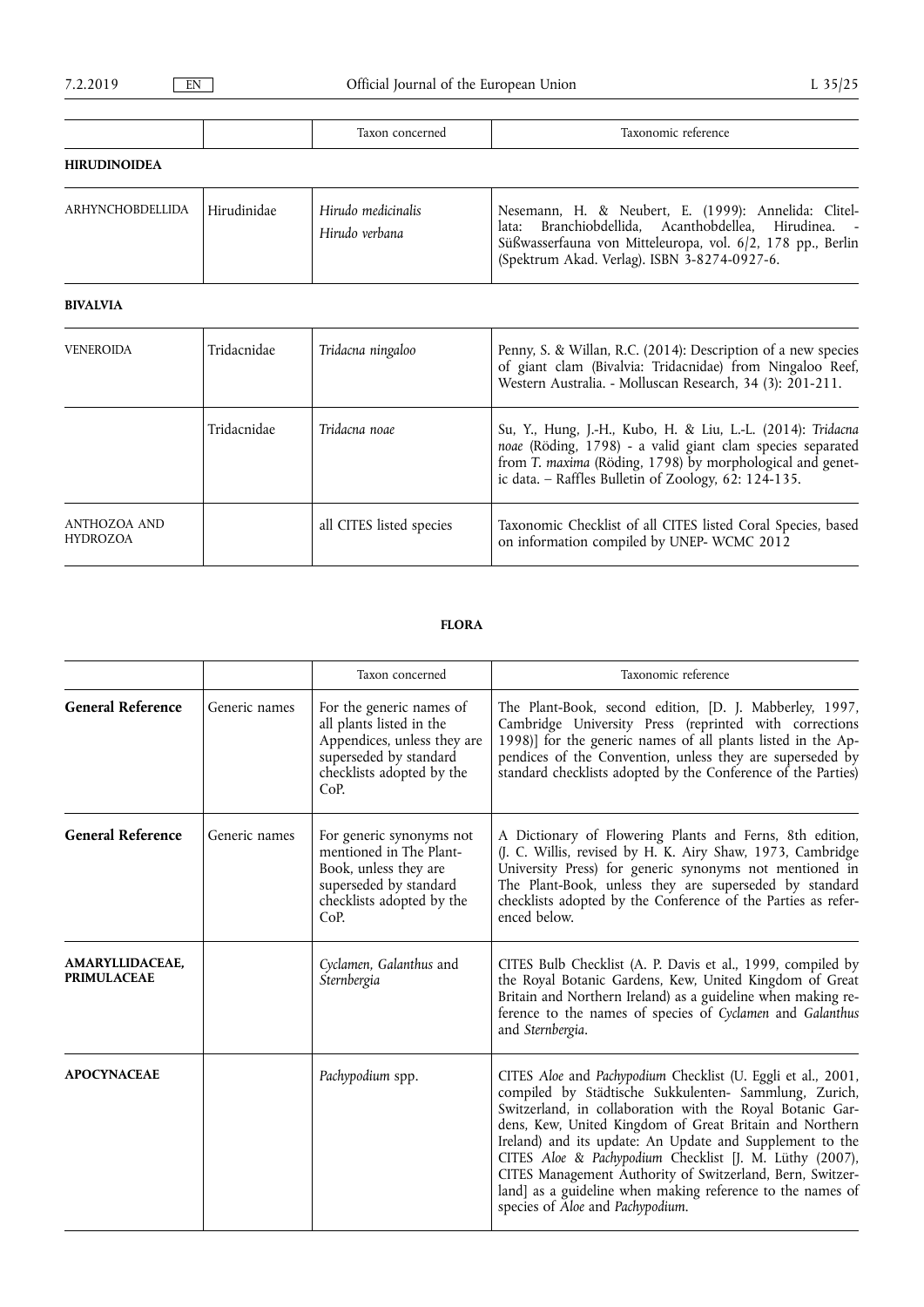|                                                                      | Taxon concerned                                    | Taxonomic reference                                                                                                                                                                                                                                                                                                                                                                                                                                                                                                                                                                                                                      |
|----------------------------------------------------------------------|----------------------------------------------------|------------------------------------------------------------------------------------------------------------------------------------------------------------------------------------------------------------------------------------------------------------------------------------------------------------------------------------------------------------------------------------------------------------------------------------------------------------------------------------------------------------------------------------------------------------------------------------------------------------------------------------------|
|                                                                      | Hoodia spp.                                        | Plants of Southern Africa: an annotated checklist. Germishui-<br>zen, G. & Meyer N. L. (eds.) (2003). Strelitzia 14: 150-151.<br>National Botanical Institute, Pretoria, South Africa as a guide-<br>line when making reference to the names of species of Hoo-<br>dia.                                                                                                                                                                                                                                                                                                                                                                  |
| <b>CACTACEAE</b>                                                     | All Cactaceae.                                     | CITES Cactaceae Checklist third edition, (2016, compiled by<br>D. Hunt) as a guideline when making reference to names of<br>species of Cactaceae. It is available as a pdf on the CITES sec-<br>tion of the website of the Royal Botanic Gardens, Kew, UK.<br>https://www.kew.org/sites/default/files/CITES%20Cactaceae%<br>20Checklist_CCC3_170629.pdf.                                                                                                                                                                                                                                                                                 |
| CYCADACEAE,<br><b>STANGERIACEAE</b><br>and ZAMIACEAE                 | All Cycadaceae,<br>Stangeriaceae and<br>Zamiaceae. | The World List of Cycads: CITES and Cycads: Checklist 2013<br>(Roy Osborne, Michael A. Calonje, Ken D. Hill, Leonie Stan-<br>berg and Dennis Wm. Stevenson) in CITES and Cycads<br>a user's guide (Rutherford, C. et al., Royal Botanic Gardens,<br>Kew. UK 2013), as a guideline when making reference to<br>names of species of Cycadaceae, Stangeriaceae and Zamia-<br>ceae.                                                                                                                                                                                                                                                          |
| <b>DICKSONIACEAE</b>                                                 | Dicksonia species of the<br>Americas.              | Dicksonia species of the Americas (2003, compiled by Bonn<br>Botanic Garden and the Federal Agency for Nature Conserva-<br>tion, Bonn, Germany) as a guideline when making reference<br>to the names of species of Dicksonia.                                                                                                                                                                                                                                                                                                                                                                                                            |
| <b>DROSERACEAE,</b><br>NEPHENTACEAE,<br>SARRACENIACEAE               | Dionaea, Nepenthes and<br>Sarracenia.              | CITES Carnivorous Plant Checklist, (B. von Arx et al., 2001,<br>Royal Botanic Gardens, Kew, United Kingdom of Great Brit-<br>ain and Northern Ireland) as a guideline when making refer-<br>ence to names of species of Dionaea, Nepenthes and Sarrace-<br>nia.                                                                                                                                                                                                                                                                                                                                                                          |
| <b>EBANACEAE</b>                                                     | Diospyros spp. - populations<br>of Madagascar.     | The genus Diospyros in Madagascar: a Preliminary Checklist<br>for CITES Parties (CVPM 2016) based on the Catalogue of<br>the Vascular Plants of Madagascar is available on the Catalo-<br>gue website. This reference is to be used as a guideline when<br>making reference to the names of species of Diospyros from<br>Madagascar. See http://www.tropicos.org/ProlectWebPortal.<br>aspx?pagename=Diospyros&prolectid=17. There is a link to<br>the page here: http://www.tropicos.org/Name/40031908?<br>proiectid=17 and the pdf download is here: http://www.<br>tropicos.org/docs/MadCat/Diospyros%20checklist%2028.03.<br>2016.pdf |
| <b>EUPHORBIACEAE</b>                                                 | Succulent species of<br>Euphorbia.                 | The CITES Checklist of Succulent Euphorbia Taxa (Euphorbia-<br>ceae), Second edition (S. Carter and U. Eggli, 2003, pub-<br>lished by the Federal Agency for Nature Conservation, Bonn,<br>Germany) as a guideline when making reference to the<br>names of species of succulent euphorbias.                                                                                                                                                                                                                                                                                                                                             |
| <b>LEGUMINACEAE</b><br>Dalbergia spp. - populations<br>of Madagascar |                                                    | A Preliminary Dalbergia checklist for Madagascar for<br>CITES (CVPM 2014) based on the Catalogue of the Vascu-<br>lar Plants of Madagascar is available as a pdf on the<br>CITES website as SC65 Inf. 21. This reference is to be used<br>as a guideline when making reference to the names of spe-<br>cies of Dalbergia from Madagascar. See: https://cites.<br>org/sites/default/files/eng/com/sc/65/Inf/E-SC65-Inf-21.pdf                                                                                                                                                                                                             |